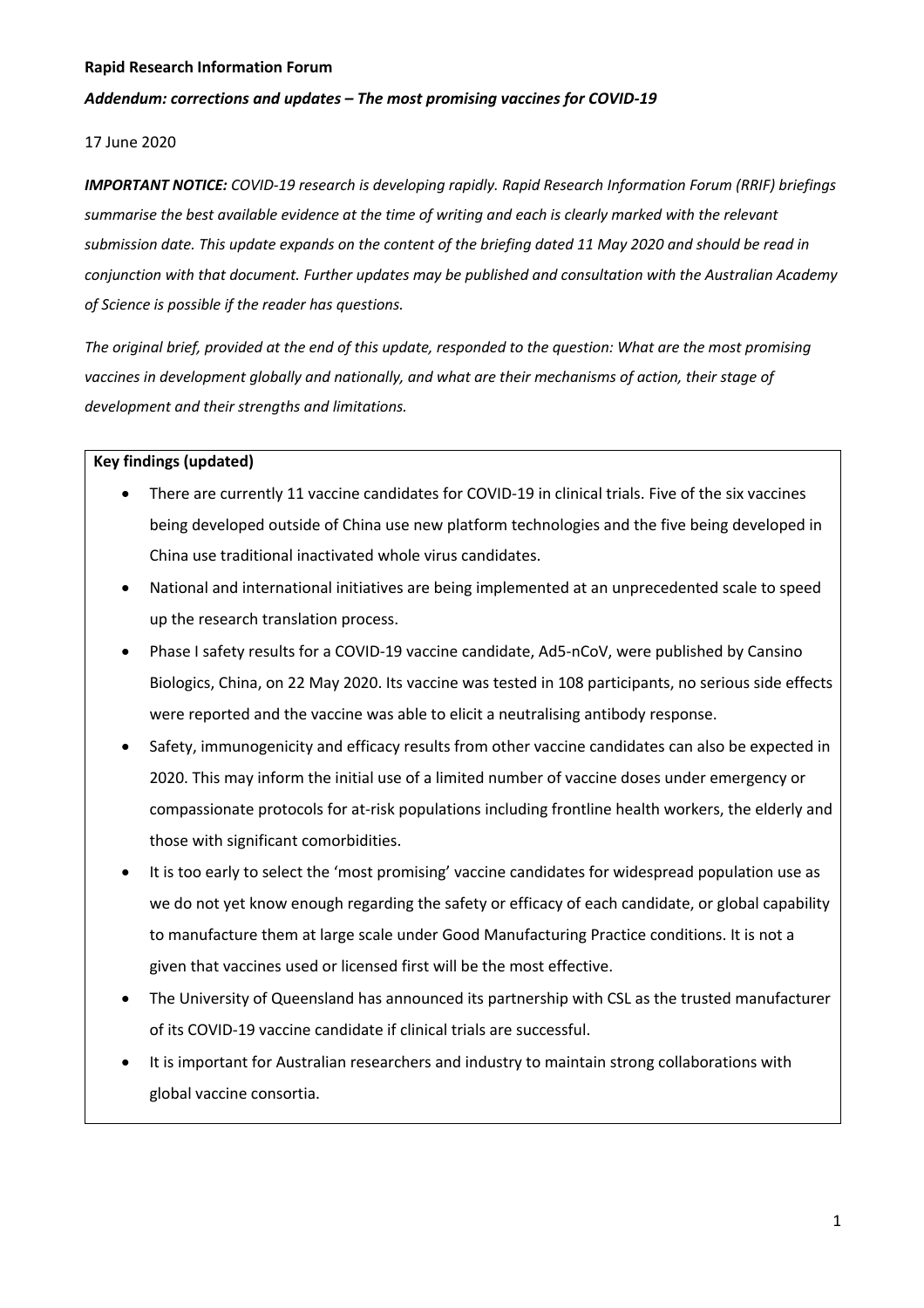#### *Addendum: corrections and updates – The most promising vaccines for COVID-19*

# **Corrections**

We originally reported the COVID-19 inactivated virus vaccine candidate ChiCTR2000031809, led by the Beijing Institute of Biological Science, China, was at Phase I clinical trials. ChiCTR2000031809 was originally approved for both Phase I and II clinical trials.

Sinovac's COVID-19 inactivated and adjuvated vaccine candidate was incorrectly reported to be 'unnamed'. The vaccine was named PiCoVacc and has since been renamed to CoronaVac.

One of the examples of an inactivated viral vaccine in the original document was incorrect. Pertussis, whooping cough, is caused by bacterial infection and the vaccine is derived from bacterial antigens.

# Updates

The original report presented COVID-19 vaccine candidates based on collated information from a range of sources including: the World Health Organization; projects receiving funding from the Coalition for Epidemic Preparedness Innovations (CEPI); searches of scientific literature including pre-prints; clinical trials registers; and interrogation of online search engines.

In addition to the Australian research organisations working on COVID-19 vaccine candidates and components noted in the original report, another company has been brought to our attention. Vaxine Pty Ltd, based at Flinders University in South Australia, is developing a COVID-19 vaccine candidate, COVAX-19, based on a protein vaccine technology platform.<sup>1</sup> COVAX-19 will be trialled with the addition of an adjuvant, Advax, also developed by Vaxine.

Recent research has demonstrated that a T-cell immune response, which is required for the elimination of virus-infected cells, can be induced by other SARS-CoV-2 antigens and not just the spike protein.2

#### COVID-19 vaccine candidates: progress into and through clinical trials

Since the original report, Cansino Biologics, China, reported the Phase I clinical trial results of its viral vector vaccine candidate in a peer-reviewed article on 22 May 2020.<sup>3</sup> The vaccine's safety was tested in 108 participants. No serious side effects were reported and the vaccine was able to elicit a neutralising antibody response as well as a T-cell response. Phase II clinical trials are ongoing.<sup>4</sup>

On 12 May the USA Food and Drug Administration granted Fast Track designation for Moderna's COVID-19 vaccine candidate, mRNA-1273.<sup>5</sup> Fast Track designation expedites the FDA's review process. On 18 May 2020, Moderna announced, in a press release, interim results from Phase I clinical trials of its COVID-19 vaccine candidate, mRNA-1273.<sup>6</sup> Limited data were presented, from only eight subjects. The interim results were stated as promising and will inform the dosage for Phase II clinical trials. The National Institutes of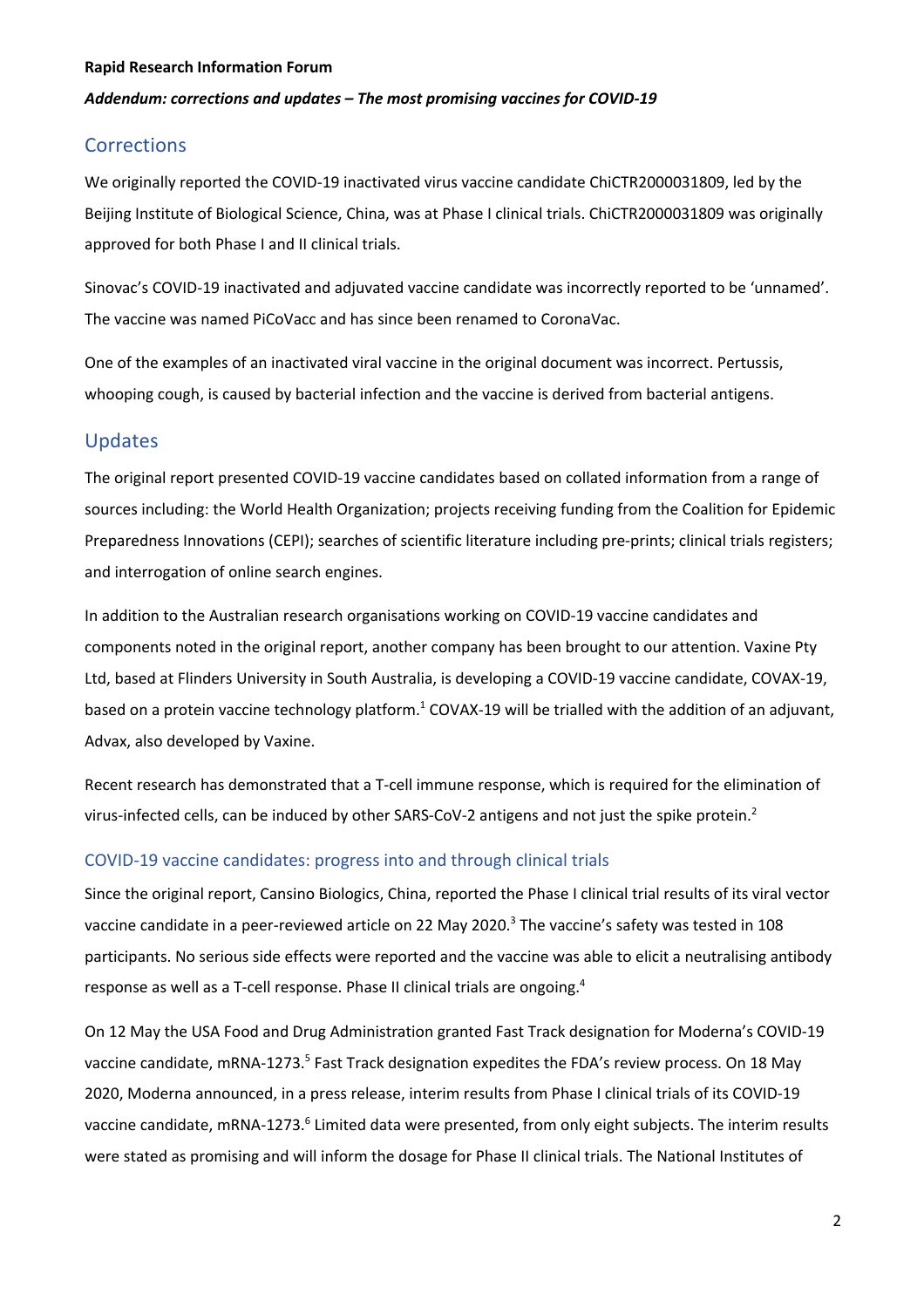#### *Addendum: corrections and updates – The most promising vaccines for COVID-19*

Health will be submitting the Phase I data for peer review publication.<sup>7</sup> Moderna anticipates Phase II and III trials will begin in July 2020. The company has partnered with Lonza Ltd, Switzerland, to manufacture up to 1 billion doses of mRNA-1273 per year, depending on the final dose.<sup>8</sup>

AstraZeneca, a multinational pharmaceutical company in the UK, partnered with the University of Oxford on its COVID-19 vaccine candidate ChAdOx1 nCov-19. The vaccine candidate has now been renamed AZD1222 and AstraZeneca announced on 21 May 2020 its commitment and capability to manufacture the vaccine by September 2020.<sup>9</sup> Oxford University have registered its Phase II and III clinical trials, which will involve three age groups: adults aged 18 or older, adults aged 56 or older and children aged 5-12 inclusive.<sup>10</sup> A preprint paper presenting results from preclinical testing of AZD1222 in mice and non-human primates is now available.<sup>11</sup> Animals were vaccinated with AZD1222 and subsequently challenged with SARS-CoV-2. Results indicate that vaccination prevents virus replication in the lower respiratory tract but not in the nose, where viral shedding rates were similar between vaccinated and unvaccinated animals. Researchers did not observe any inadvertent immune-enhanced disease in vaccinated animals, which were reported in previous animal trials for vaccine candidates for other coronaviruses.<sup>12,13</sup>

The original report also noted the candidate vaccine projects that have received funding from the Coalition for Epidemic Preparedness Innovations (CEPI), an international fund to develop vaccines against emerging infectious diseases.14 One of these projects was a collaboration between the Institute Pasteur, France, Themis Bioscience, Austria, and the University of Pittsburgh Centre for Vaccine Research, USA, to develop a viral vector vaccine. On 26 May 2020, Merck announced its acquisition of Themis and commitment to developing its measles-vectored COVID-19 vaccine candidate.<sup>15</sup> This is in addition to Merck's development of another COVID-19 candidate vaccine noted in the original report – a viral vector vaccine developed in partnership with the International AIDS Vaccine Initiative and based on the same technology as Merck's replication competent recombinant VSV-vectored Ebola vaccine.<sup>16,17</sup>

On 5 Jun 2020, CSL, an Australian biotechnology company, announced its partnership with the University of Queensland.<sup>18</sup> The partnership will provide a trusted manufacturer for the University of Queensland's COVID-19 vaccine candidate that is also supported by CEPI.

Another CEPI-supported COVID-19 vaccine candidate, S-Trimer by Clover Biopharmaceuticals, China, is anticipated to enter Phase I clinical trials in Australia. Clover Biopharmaceuticals is working with 'Linear' and the Harry Perkins Institute in Perth and are currently seeking expressions of interest.<sup>19,20</sup> Clover Biopharmaceuticals has also partnered with Dynavax and GSK to trial its vaccine with adjuvants, CpG 1018 and AS03 respectively.<sup>21,22</sup>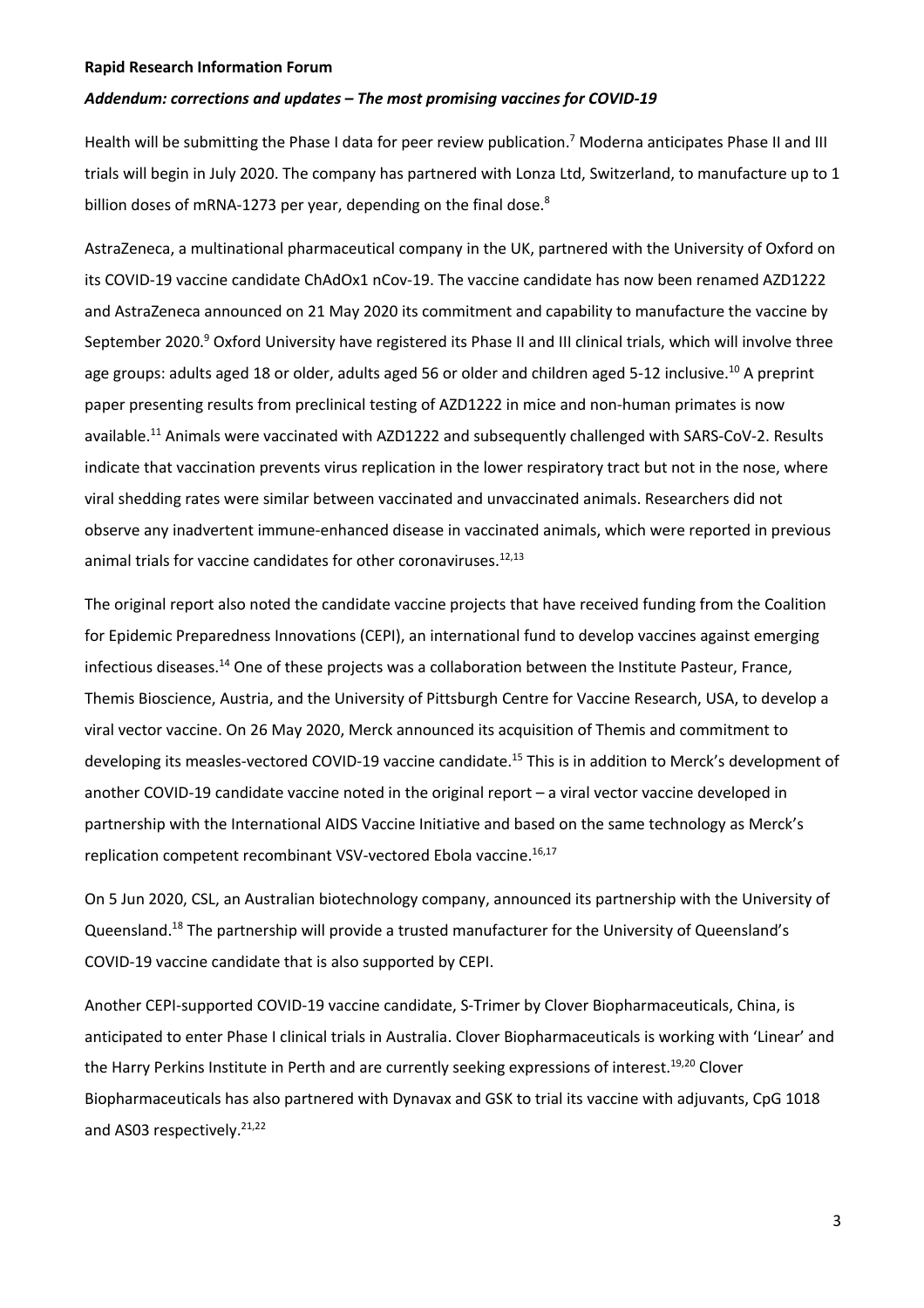#### *Addendum: corrections and updates – The most promising vaccines for COVID-19*

On 25 May 2020, Novavax, USA, another CEPI-funded COVID-19 vaccine candidate, entered Phase I clinical trials.<sup>23</sup> Novavax has developed a nanoparticle spike protein vaccine, NVX-CoV2373, and has partnered with Nucleus Network for trials at its Melbourne and Brisbane clinics.<sup>24</sup> Phase I safety trials will include administration of the vaccine with and without an adjuvant (Matrix-M, produced by Novavax) and safety results are expected in July 2020.

#### **NVX-CoV2373**

| Company           | Novavax, USA                                                                                                                                                                                                                                                                  |
|-------------------|-------------------------------------------------------------------------------------------------------------------------------------------------------------------------------------------------------------------------------------------------------------------------------|
| Development stage | Phase I clinical trials, 131 participants <sup>25</sup>                                                                                                                                                                                                                       |
| Technology        | Spike protein with and without Matrix-M adjuvant                                                                                                                                                                                                                              |
| Advantages        | This is the same nanoparticle technology platform used for other established<br>protein vaccines and there is existing global capacity for large-scale<br>manufacturing in insect cells                                                                                       |
| Limitations       | Protein vaccines often require the addition of an adjuvant to elicit an adequate<br>and protective immune response. The scale-up production of suitable adjuvants<br>may be limited, and using insect rather than mammalian cells may alter some<br>properties of the protein |

There are many different types of adjuvants and it is not guaranteed that because one adjuvant has previously been effective in a vaccine for another disease that it will be effective in a COVID-19 vaccine. In addition to Matrix-M, other candidate vaccines are also being trialled with adjuvants. Sinovac's CoronaVax is an inactivated virus vaccine in Phase I and II clinical trials and is being tested with an alum adjuvant, which is less potent than more recently developed adjuvants. Sinovac has also partnered with Dynavax to test its adjuvant, CpG 1018, which is already used in HEPLISAV-B (hepatitis B) vaccine.<sup>26</sup>

Many companies are trying to resolve the bottleneck of adjuvant manufacturing and have committed to making licensed adjuvants available for use with novel COVID-19 vaccines developed by others.<sup>26-31</sup>

There are now 11 COVID-19 vaccine candidates in clinical trials. These are summarised in the figure below.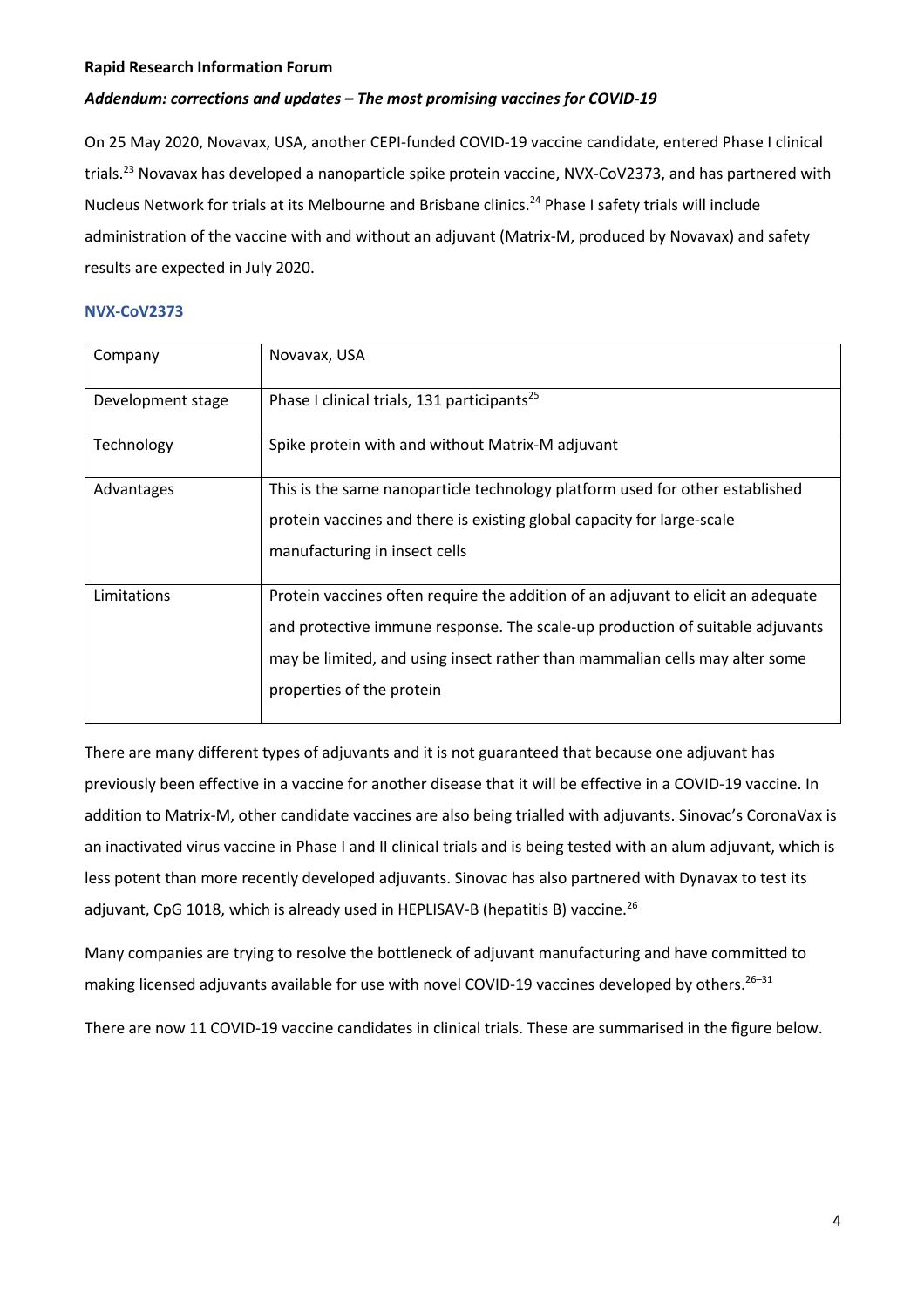#### *Addendum: corrections and updates – The most promising vaccines for COVID-19*



#### COVID-19 vaccine candidates in clinical trials

Schematic representation of COVID-19 vaccine candidates in clinical trials as at 17 June 2020. \* indicates updated since last report on 11 May 2020; only the lead organisations are listed.

The original report, this addendum and future updates are developed to the best of our knowledge. We acknowledge that they may be incomplete and invite research organisations, companies, individuals and consortia to send scientific publications and clinical trial references for COVID-19 vaccine candidates to science.policy@science.org.au. Future updates provided will focus on COVID-19 vaccine candidates that have reached, or are moving through, clinical trials.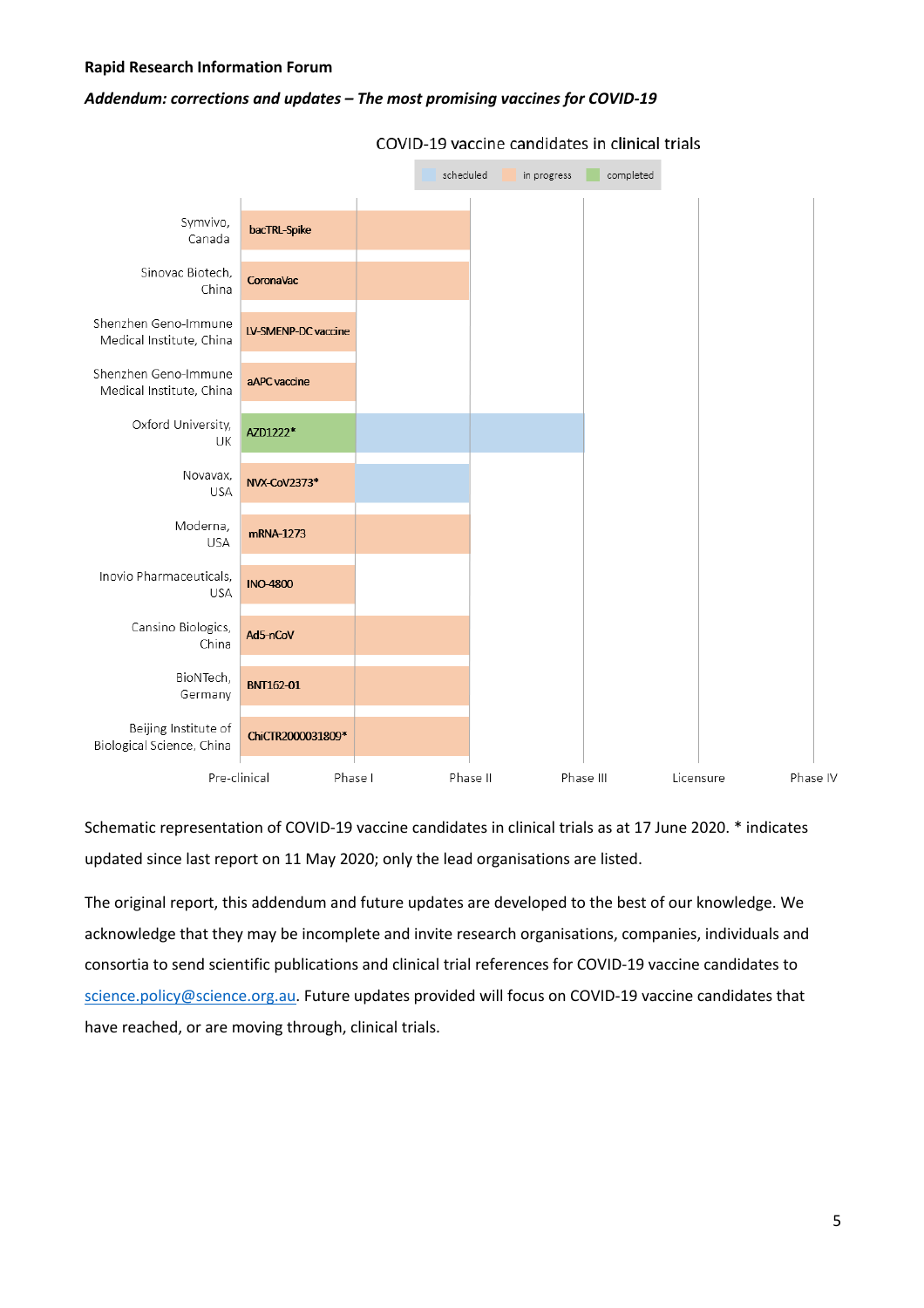*Addendum: corrections and updates – The most promising vaccines for COVID-19*

# APPENDIX A

#### **Contributing authors and peer reviewers of this addendum**

#### Lead author

Professor Anthony Cunningham AO FAHMS, Director, Centre for Virus Research, Westmead Institute for Medical Research

#### Peer reviewers

Professor Kristine Macartney, Director, National Centre for Immunisation Research and Surveillance

Professor Terry Nolan, Head, Vaccine and Immunisation Research Group, Peter Doherty Institute, University of Melbourne and Murdoch Children's Research Institute

Professor Damian Purcell, Peter Doherty Institute for Infection and Immunity

Professor Paul Young FAHMS, Head of School of Chemistry and Molecular Biosciences, University of Queensland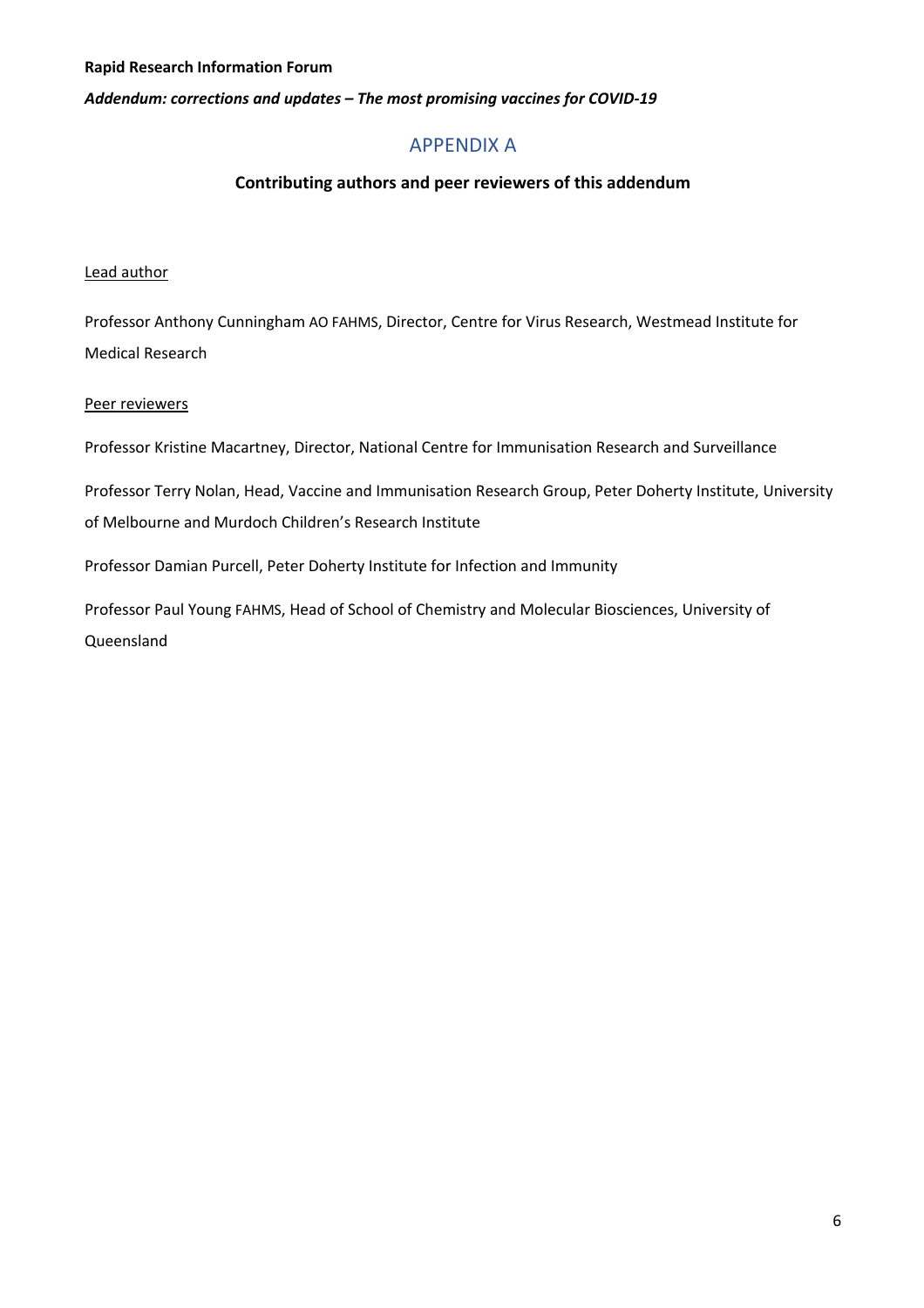#### *Addendum: corrections and updates – The most promising vaccines for COVID-19*

## References

- 1. Flinders University. Flinders targets COVID-19 vaccine. *Flinders University News* https://news.flinders.edu.au/blog/2020/04/03/flinders-targets-covid-19-vaccine/.
- 2. Grifoni, A. *et al.* Targets of T cell responses to SARS-CoV-2 coronavirus in humans with COVID-19 disease and unexposed individuals. *Cell* (2020) doi:10.1016/j.cell.2020.05.015.
- 3. Zhu, F.-C. *et al.* Safety, tolerability, and immunogenicity of a recombinant adenovirus type-5 vectored COVID-19 vaccine: A dose-escalation, open-label, non-randomised, first-in-human trial. *Lancet* (2020) doi:10.1016/S0140-6736(20)31208-3.
- 4. ClinicalTrials.gov. A phase II clinical trial to evaluate the recombinant vaccine for COVID-19 (adenovirus vector) (CTII-nCoV). https://clinicaltrials.gov/ct2/show/NCT04341389.
- 5. Moderna, I. Moderna receives FDA fast track designation for mRNA vaccine (mRNA-1273) against novel coronavirus. https://investors.modernatx.com/news-releases/news-release-details/modernareceives-fda-fast-track-designation-mrna-vaccine-mrna.
- 6. Moderna, I. Moderna announces positive interim phase 1 data for its mRNA vaccine (mRNA-1273) against novel coronavirus. https://investors.modernatx.com/news-releases/news-releasedetails/moderna-announces-positive-interim-phase-1-data-its-mrna-vaccine.
- 7. Moderna, I. Moderna announces first participants in each age cohort dosed in phase 2 study of mRNA vaccine (mRNA-1273) against novel coronavirus. https://investors.modernatx.com/newsreleases/news-release-details/moderna-announces-first-participants-each-age-cohort-dosed-phase.
- 8. Moderna, I. Moderna and Lonza announce worldwide strategic collaboration to manufacture Moderna's vaccine (mRNA-1273) against novel coronavirus. https://investors.modernatx.com/newsreleases/news-release-details/moderna-and-lonza-announce-worldwide-strategic-collaboration.
- 9. AstraZeneca. AstraZeneca advances response to global COVID-19 challenge as it receives first commitments for Oxford's potential new vaccine. https://www.astrazeneca.com/content/astraz/media-centre/press-releases/2020/astrazenecaadvances-response-to-global-covid-19-challenge-as-it-receives-first-commitments-for-oxfordspotential-new-vaccine.html.
- 10. ClinicalTrials.gov. Investigating a vaccine against COVID-19. https://clinicaltrials.gov/ct2/show/NCT04400838?term=vaccine+ChAdOx1&cond=COVID-19&draw=2&rank=2.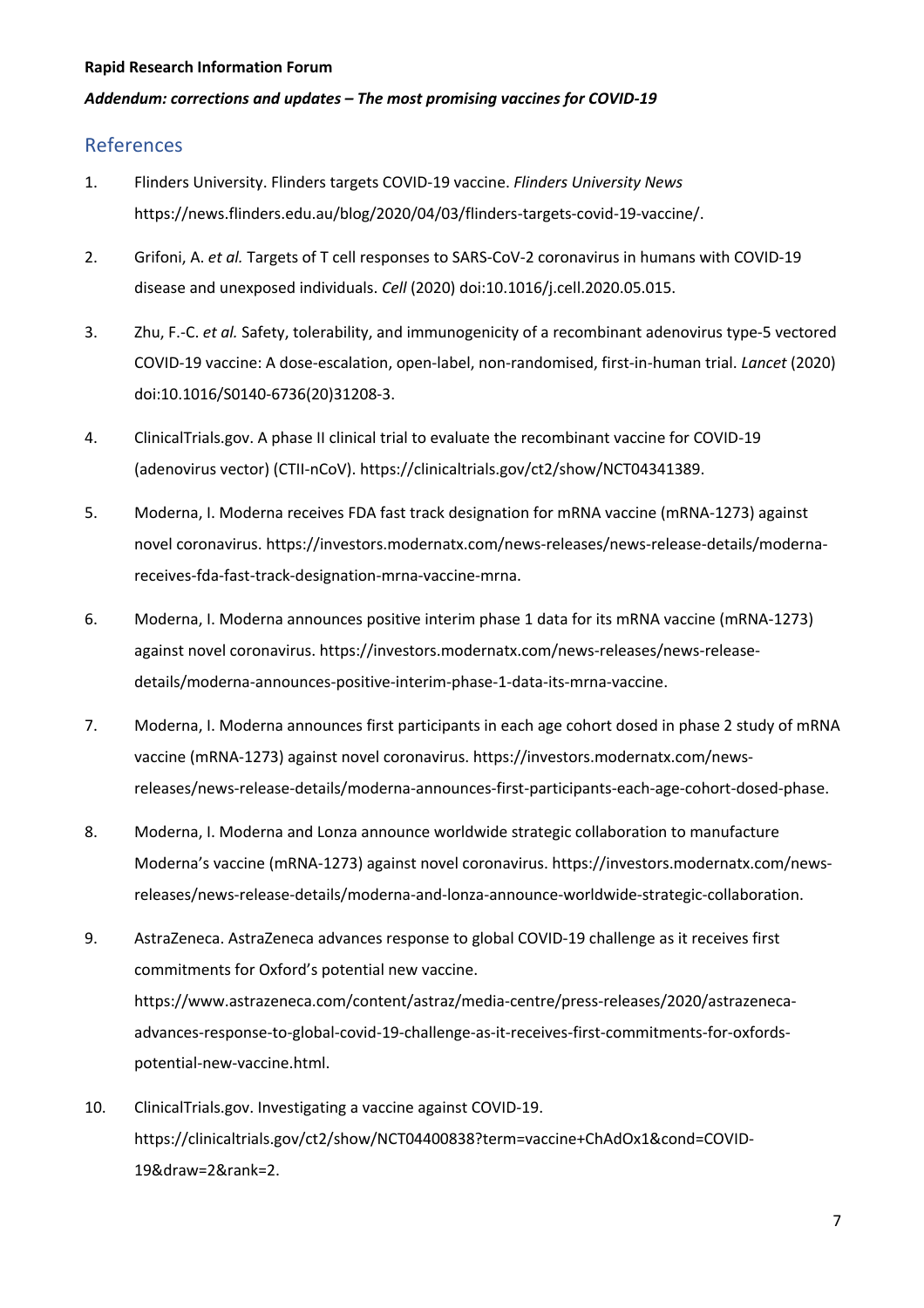#### *Addendum: corrections and updates – The most promising vaccines for COVID-19*

- 11. § van Doremalen, N. *et al.* ChAdOx1 nCoV-19 vaccination prevents SARS-CoV-2 pneumonia in rhesus macaques. *bioRxiv* 2020.05.13.093195 (2020) doi:10.1101/2020.05.13.093195.
- 12. Wan, Y. *et al.* Molecular mechanism for antibody-dependent enhancement of coronavirus entry. *J. Virol.* **94**, e02015-19 (2020).
- 13. Liu, L. *et al.* Anti-spike IgG causes severe acute lung injury by skewing macrophage responses during acute SARS-CoV infection. *JCI insight* **4**, (2019).
- 14. Plotkin, S. A. Vaccines for epidemic infections and the role of CEPI. *Hum. Vaccin. Immunother.* **13**, 2755–2762 (2017).
- 15. Merck Newsroom Home. Merck to acquire Themis. https://www.mrknewsroom.com/newsrelease/research-and-development-news/merck-acquire-themis.
- 16. Merck Newsroom Home. IAVI and Merck collaborate to develop vaccine against SARS-CoV-2. https://www.mrknewsroom.com/news-release/research-and-development-news/iavi-and-merckcollaborate-develop-vaccine-against-sars-c.
- 17. Merck & Co., I. Merck announces FDA approval for ERVEBO® (Ebola Zaire Vaccine, Live). https://investors.merck.com/news/press-release-details/2019/Merck-Announces-FDA-Approval-for-ERVEBO-Ebola-Zaire-Vaccine-Live/default.aspx.
- 18. CSL. The University of Queensland, CEPI and CSL partner to advance development and manufacture of COVID-19 vaccine candidate. https://www.csl.com/news/2020/20200605-uq-cepi-and-csl-partnerfor-covid-19-vaccine-candidate.
- 19. Linear Clinical Research. WA to be at the heart of the fight against COVID-19. https://www.linear.org.au/blog/wa-to-be-at-the-heart-of-the-fight-against-covid-19/.
- 20. Linear Clinical Research. COVID-19 Study. https://www.linear.org.au/trials/covid-19/.
- 21. Clover Biopharmaceuticals. Clover and GSK announce research collaboration to evaluate coronavirus (COVID-19) vaccine candidate with pandemic adjuvant system. http://www.cloverbiopharma.com/index.php?m=content&c=index&a=show&catid=11&id=42.
- 22. Clover Biopharmaceuticals. Dynavax and Clover Biopharmaceuticals announce research collaboration to evaluate coronavirus (COVID-19) vaccine candidate with CpG 1018 adjuvant. http://www.cloverbiopharma.com/index.php?m=content&c=index&a=show&catid=11&id=43.
- 23. Novavax. Novavax initiatives Phase 1/2 clinical trial of COVID-19 vaccine.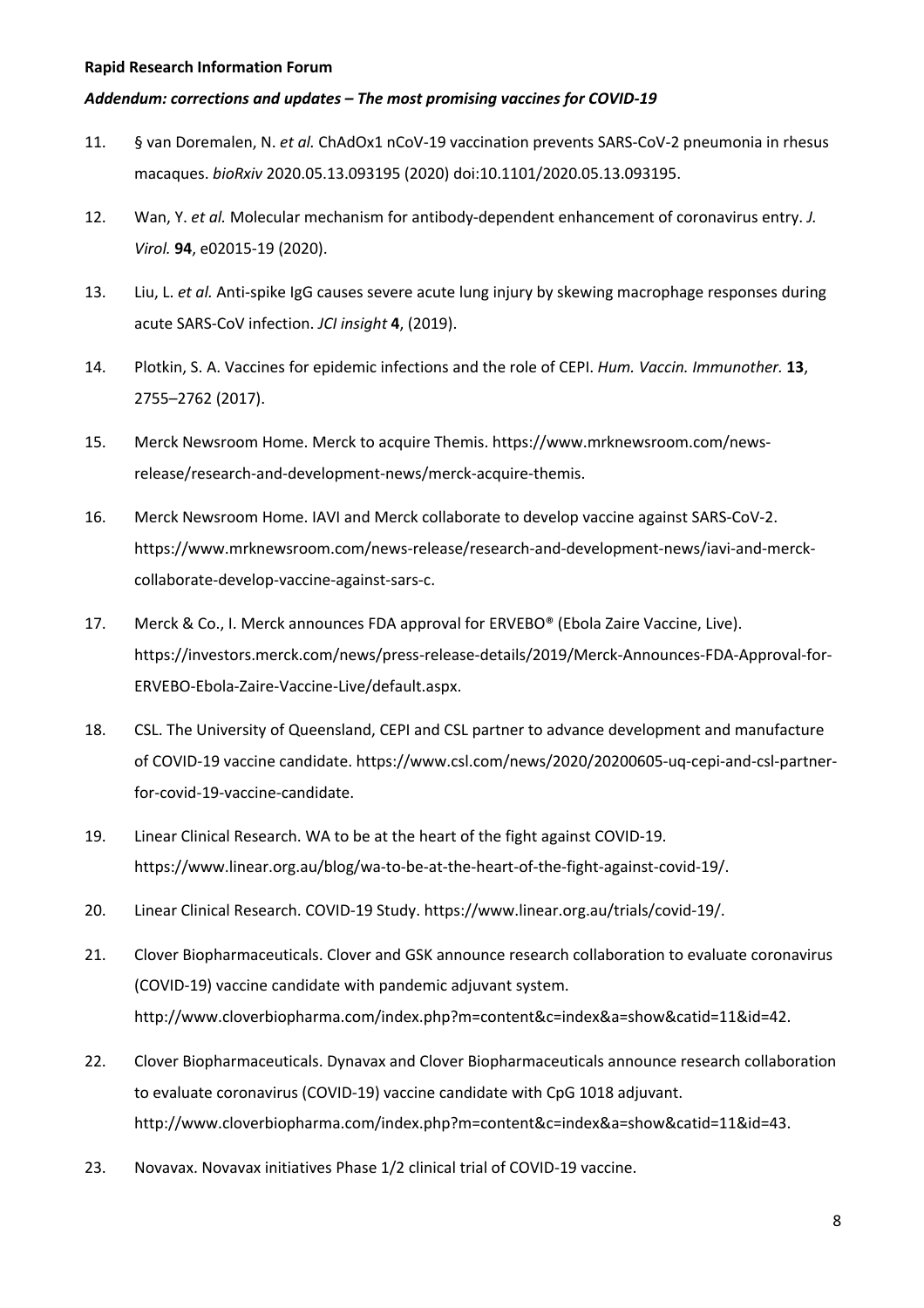#### *Addendum: corrections and updates – The most promising vaccines for COVID-19*

http://ir.novavax.com/news-releases/news-release-details/novavax-initiates-phase-12-clinical-trialcovid-19-vaccine.

- 24. Nucleus Network. Novavax to commence COVID-19 vaccine trial with Nucleus Network. https://nucleusnetwork.com.au/news/novavax-to-commence-covid-19-vaccine-trial-with-nucleusnetwork/.
- 25. ClinicalTrials.gov. Evaluation of the safety and immunogenicity of a SARS-CoV-2 rS (COVID-19) nanoparticle vaccine with/without Matrix-M adjuvant. *ClinicalTrials.gov* https://clinicaltrials.gov/ct2/show/NCT04368988?term=novavax&recrs=ab&draw=2&rank=1.
- 26. Dynavax Technologies Corporation. Dynavax and Sinovac announce collaboration to develop a Coronavirus (COVID-19) Vaccine . http://investors.dynavax.com/news-releases/news-releasedetails/dynavax-and-sinovac-announce-collaboration-develop-coronavirus.
- 27. Thanh Le, T. *et al.* The COVID-19 vaccine development landscape. *Nat. Rev. Drug Discov.* (2020) doi:10.1038/d41573-020-00073-5.
- 28. GSK. GSK announces intention to produce 1 billion doses of pandemic vaccine adjuvant in 2021 to support multiple COVID-19 vaccine collaborations. https://www.gsk.com/en-gb/media/pressreleases/gsk-announces-intention-to-produce-1-billion-doses-of-pandemic-vaccine-adjuvant/.
- 29. Dynavax Technologies Corporation. Valneva and Dynavax announce collaboration to advance vaccine development for COVID-19. http://investors.dynavax.com/news-releases/news-releasedetails/valneva-and-dynavax-announce-collaboration-advance-vaccine.
- 30. Dynavax Technologies Corporation. Dynavax announces collaboration with the University of Queensland and the Coalition for Epidemic Preparedness (CEPI) focused on the development of a coronavirus (COVID-19) vaccine. http://investors.dynavax.com/news-releases/news-releasedetails/dynavax-announces-collaboration-university-queensland-and.
- 31. CSL. COVID-19 update. https://www.csl.com/news/2020/covid-19-update.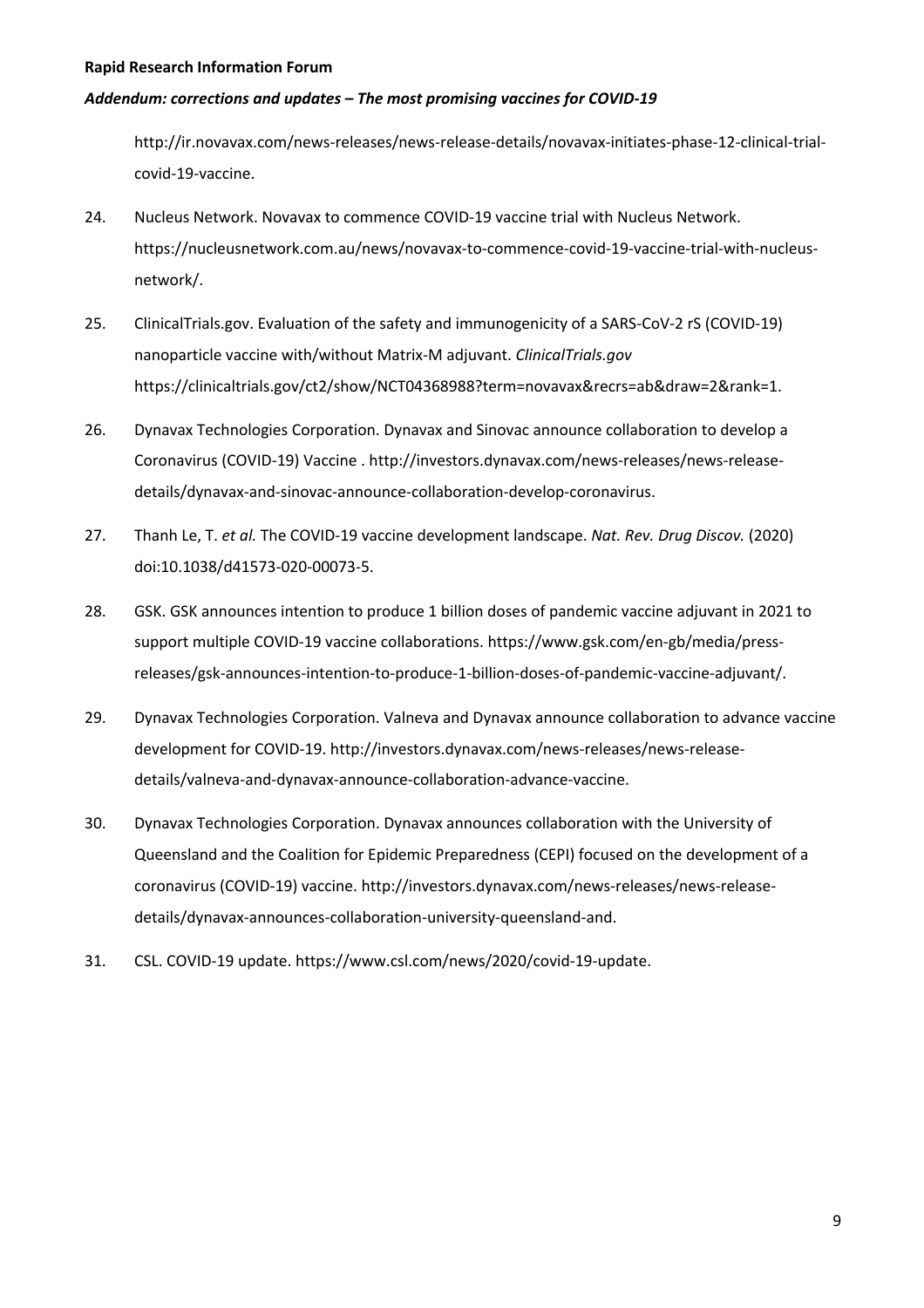

# **Australian Government**

# **Chief Scientist**

11 May 2020

The Hon Karen Andrews MP Minister for Industry, Science and Technology

The Hon Greg Hunt MP Minister for Health

Parliament House CANBERRA ACT 2600

CC: Dr Brendan Murphy, Chief Medical Officer

Dear Ministers

Please find attached a response to your request for an analysis of the available evidence to respond to your question:

*What are the most promising vaccines in development globally and nationally, and what are their mechanisms of action, their stage of development and their strengths and limitations?*

This rapid response has been prepared by the Rapid Research Information Forum that I Chair. The report synthesises the evidence base on this matter and has been informed by relevant experts and has been peer reviewed. Details of the authors and peer reviewers can be found in the Appendix.

I hope this document proves useful to you and your colleagues.

Yours sincerely,

Alantmhil

Dr Alan Finkel AO FAA FTSE FAHMS **Australia's Chief Scientist**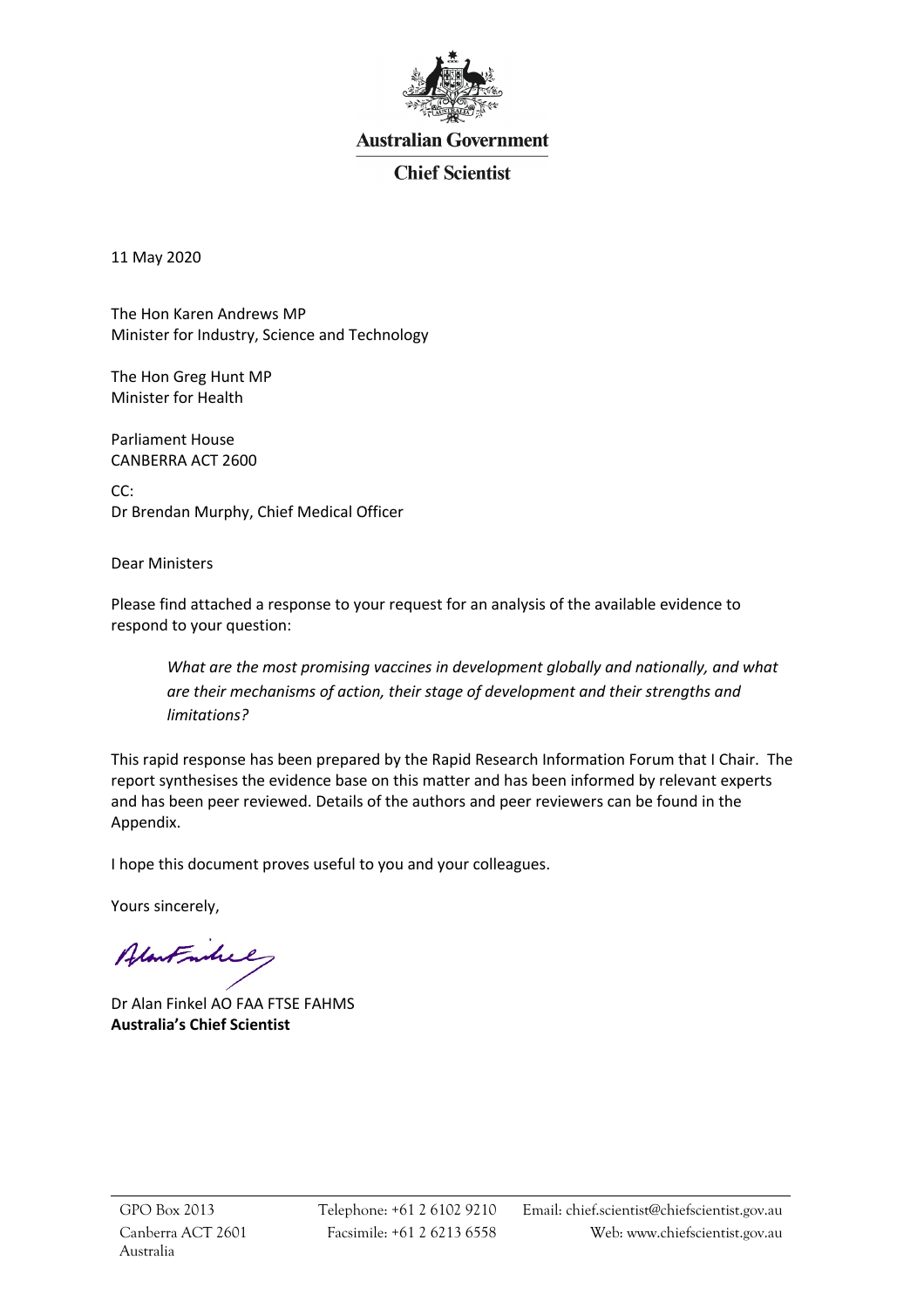#### 10 May 2020

# **This rapid research brief responds to the question: What are the most promising vaccines in development globally and nationally, and what are their mechanisms of action, their stage of development and their strengths and limitations?**

- There are currently 10 vaccine candidates for COVID-19 in clinical trials. Many of these vaccines are being developed using new platforms and technologies.
- National and international initiatives are being implemented at an unprecedented scale to speed up the research translation process.
- It is likely that several vaccines candidates will generate initial human safety and efficacy results in 2020. These results could inform the initial use of a limited number of vaccine doses under emergency or compassionate protocols for at-risk populations including frontline health workers, the elderly and those with significant comorbidities.
- It is too early to select the 'most promising' vaccine candidate as we do not yet know their safety or efficacy, or our capability to manufacture them at large scale under Good Manufacturing Practice conditions. Furthermore, it is not a given that vaccines licensed first will be the most effective.
- An Australian-produced vaccine candidate is expected to enter human clinical trials in July 2020.
- It will be important for Australian researchers and industry to maintain strong collaborations with global vaccine consortia.

Vaccination is one of the most important ways of preventing the spread and impact of infectious diseases. It protects individuals from infection and impedes disease spread because it deprives the virus of susceptible hosts. Vaccination also provides protection at a societal level.

The development of an effective vaccine for COVID-19 is a big challenge: historically, it has not been possible to create safe and effective vaccines for human coronaviruses. The spontaneous resolution of previous epidemics has also reduced the incentive for persisting with vaccine development. However, there is hope that a vaccine against SARS-CoV-2 will be developed and the current global effort in academic and commercial research laboratories to develop a COVID-19 vaccine is unprecedented in both speed and scope. If vaccine development is delayed, the use of therapeutics for reducing patient load on the health system or even for 'treatment as prevention' may be developed, as it has for HIV.

This brief provides an overview of the different platform technologies for vaccines, the most advanced options and the national development landscape and challenges. Appendix A provides general background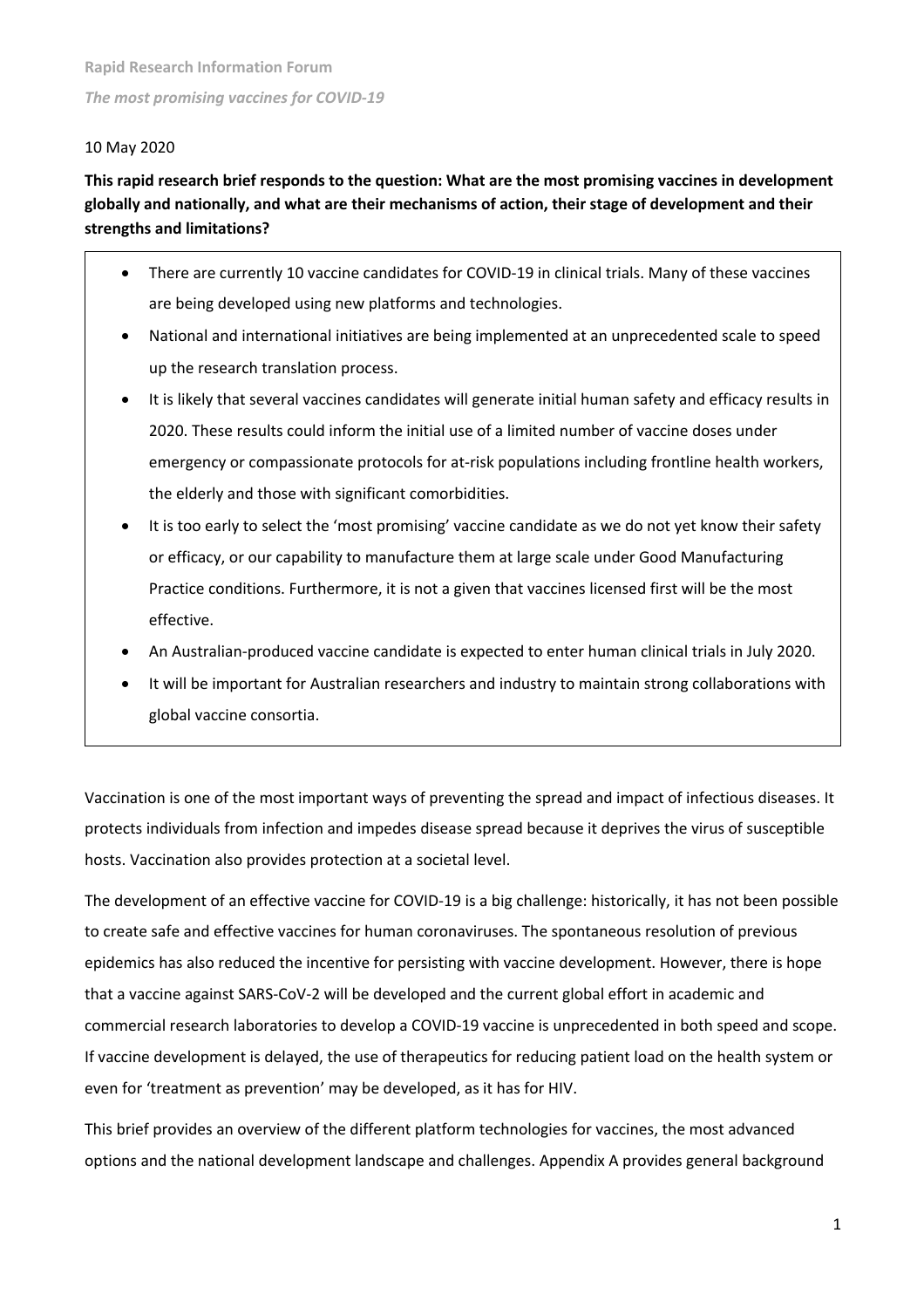information on the development process for vaccines and discusses how this process is being accelerated for COVID-19.

When the immune system of a healthy person is challenged by exposure to foreign proteins (antigens) from pathogens, such as a virus, an immune response will inevitably follow.

One important element of the immune response is the formation of neutralising antibodies, which are produced against the antigen and circulate throughout the body.<sup>1,2</sup> Neutralising antibodies are those that can bind to and protect against an invading pathogen. They do this by interfering with the virus's ability to attach to the host cell surface receptors and effectively block the virus from infecting host cells. Another element of the immune response is the formation of non-neutralising antibodies, which do not usually confer the same level of immunity.<sup>3-5</sup>

Antigens may also induce T cell immunity. While neutralising antibodies defend cells against virus infection, T cells recognise infected host cells and destroy them to prevent viral replication and further infection. T cells also help antibody production.<sup>6</sup> Some T cells also have the capacity to remember previous infection and, upon subsequent re-infection, they can quickly respond. In the context of COVID-19, T cell immunity could be an effective mechanism to clear SARS-CoV-2 infected cells in the lungs and prevent the onset of pneumonia.7,8

# Vaccine types

Like other coronaviruses, SARS-CoV-2 has club-like spike proteins protruding from its surface. These spike proteins are essential for SARS-CoV-2 to bind to the host cell's 'ACE2' receptor, and, once bound, the virus can then infect the host cell, replicate and infect more cells.<sup>9</sup> These spike proteins elicit a strong neutralising antibody immune response, and are the primary focus for a majority of COVID-19 vaccines being developed.10–12 A strong T cell immune response against the SARS-CoV-1 spike protein has also been demonstrated, and researchers are currently working to determine if the SARS-CoV-2 spike protein also elicits a T cell immune response.<sup>13,14</sup>

There are four main types of technology platforms employed in virus vaccine development:<sup>15</sup>

1. **Inactivated or attenuated virus**: The virus is inactivated (killed) or attenuated (weakened) so it is not pathogenic, but its structure remains intact and elicits an immune response. Although many existing vaccines are based on this platform, development processes and scale-up manufacturing are challenging. There are also safety concerns of using a live virus, albeit a version attenuated by laboratory techniques. Existing examples include oral polio (an attenuated virus vaccine) and whooping cough (an inactivated virus vaccine).<sup>16,17</sup>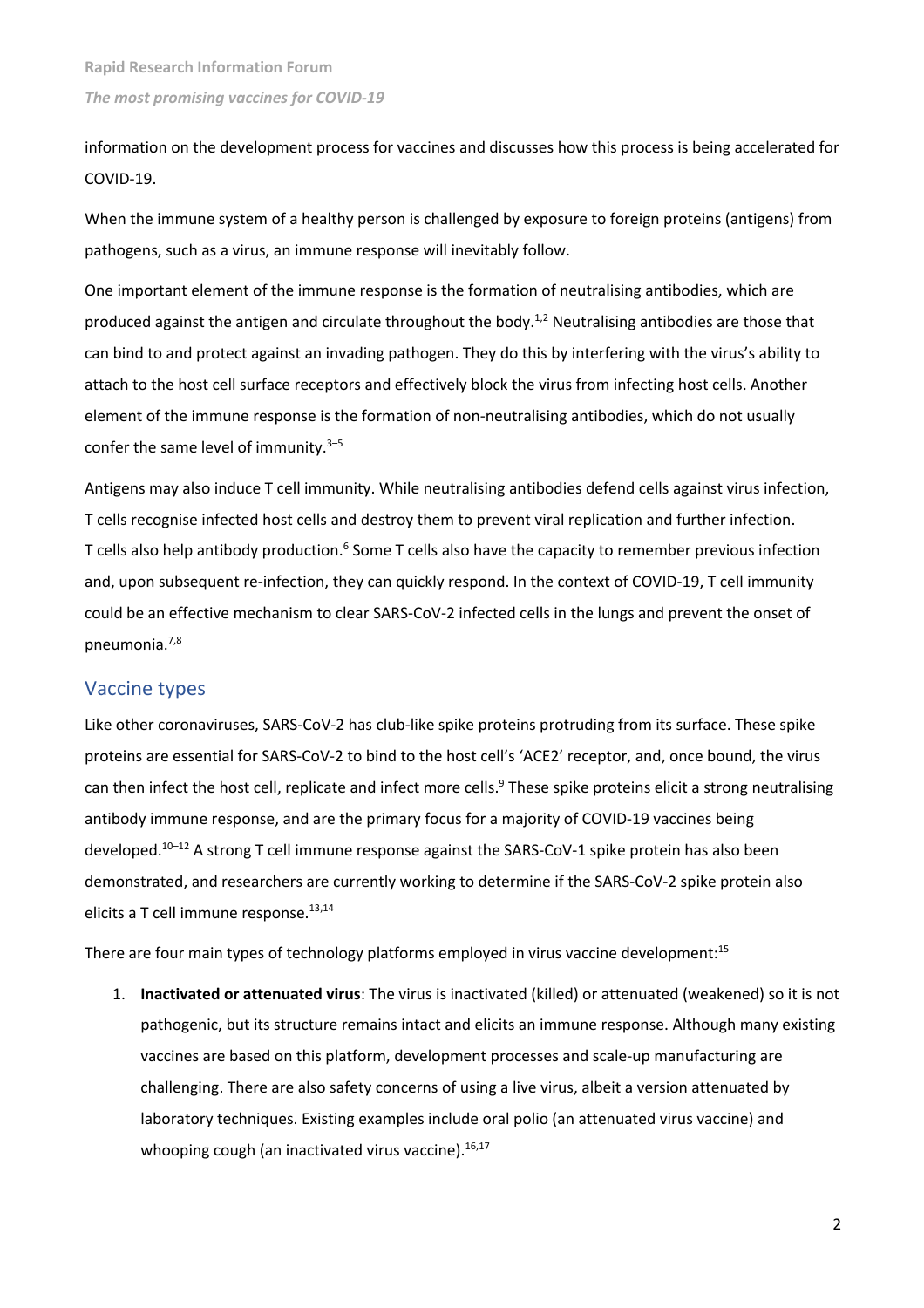- 2. **Viral vector**: A harmless animal or human virus can be used as a vector to introduce the antigen into the host. In the case of COVID-19, the antigen chosen is typically the spike protein. Examples include adenovirus and poxviruses as the vectors. A limitation of this technology is that antibodies may be produced against the vector instead of the specific antigen. There are challenges with scale-up manufacturing. This type of vaccine is used in many veterinary diseases but not yet for humans, despite many advanced clinical trials.
- 3. **Protein**: The protein can be synthesised using established laboratory techniques and injected directly as the vaccine. Complexes of viral proteins can also be synthesised to simulate the shape of a virus particle. This is the foundation of some commercially available vaccines, Gardasil® being one example, and so there is significant global capacity to produce protein-based vaccines.<sup>18</sup> However, manufacturing timelines are longer and more difficult to scale up.
- 4. **Nucleic acid**: Genetic material, DNA or RNA, that encodes the antigen is packaged and injected into the host. This gives the host cells the instructions to create the antigens that then elicit an immune response. For COVID-19, the genetic sequence of the spike protein (or other SARS-CoV-2 components) is injected and can enter the host cells. The host cell machinery at the physical site of injection then synthesises the spike protein and an immune response may ensue. Vaccines produced using the nucleic acid platform are cost effective compared to other platforms. However, RNA is inherently unstable and requires careful cold storage for distribution. It is also a new vaccine technology and although it may be scaled rapidly, this has never been done. No nucleic acid vaccines have been licensed for human use. Only two RNA vaccine candidates, one against rabies and the other against influenza, have ever been tested for safety in humans. Their ability to provoke an immune response in humans has not been shown and they exhibited only modest immunogenicity in animal studies.19,20

Protein and inactivated vaccines do not always induce robust immune responses without immunostimulants, named 'adjuvants', which are often part of the vaccine formulation. Adjuvants function to either replace the normal immune stimulating components of the whole virus, or (for example, when administered to the elderly) to boost declining immunity and poor response to vaccines. Examples of vaccines in which inclusion of an adjuvant improves the immune response include the shingles and hepatitis B vaccines, in which the adjuvant is very effective; and the influenza vaccines, in which the benefit of the adjuvant is modest.  $21-23$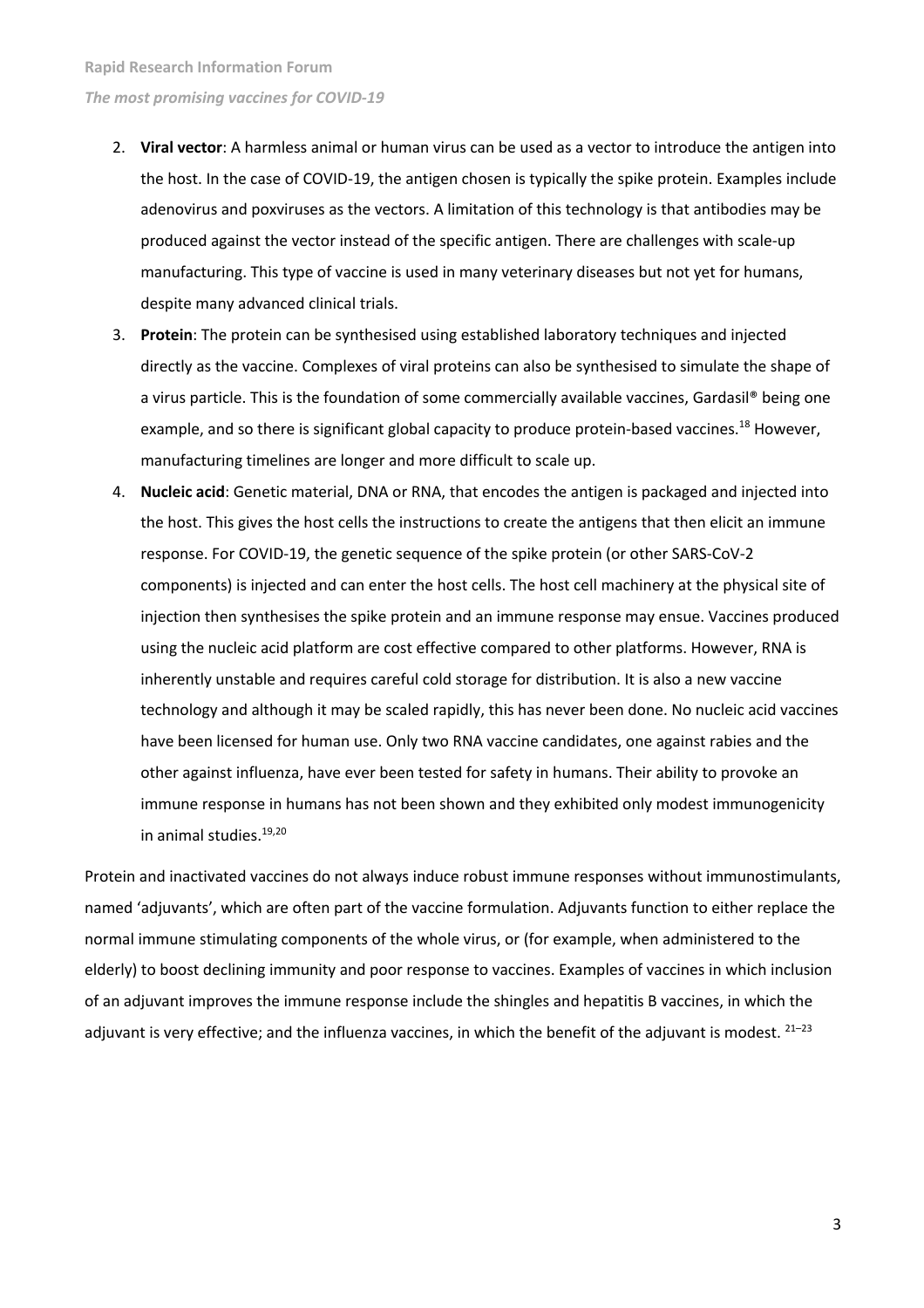# Side effects of vaccines

In rare cases, adverse side effects can occur for some vaccines. These include injection site reactions and generalised effects such as fever and tiredness. Very rarely, more severe life-threatening reactions such as anaphylaxis or specific adverse events related to the vaccine formulation may occur. Early work on SARS-CoV-1 and MERS candidate vaccines in mice and non-human primate models indicated that some precipitated severe lung disease following live virus challenge. 24,25 No such consequences have yet been reported for animal testing with any SARS-CoV-2 candidate vaccines.

# Vaccines for COVID-19

More than 100 vaccine candidates are currently on the record as being in pre-clinical development.<sup>26-28</sup> This number does not include candidates yet to enter the public domain.

#### Vaccines in clinical trials

As at 10 May 2020, 10 vaccines are reported to be in clinical trials. $26-28$ 

#### **aAPC vaccine**

| Company           | Shenzhen Geno-Immune Medical Institute, China                 |
|-------------------|---------------------------------------------------------------|
| Development stage | Phase I clinical trials; 100 participants <sup>29</sup>       |
| Technology        | Viral vector                                                  |
| Advantages        | Platform used for the development of other candidate vaccines |
| Limitations       | Challenges for large-scale manufacturing                      |

#### **Ad5-nCoV**

| Company           | CanSino Biologics Inc and Beijing Institute of Biotechnology, China.                                |
|-------------------|-----------------------------------------------------------------------------------------------------|
| Development stage | Phase I and II clinical trials; 109 and 500 participants, respectively <sup>30,31</sup>             |
| Technology        | Viral vector                                                                                        |
| Advantages        | Established technique; good pre-clinical and Phase I trials for MERS and Ebola <sup>32-</sup><br>34 |
| Limitations       | Challenges for large-scale manufacturing                                                            |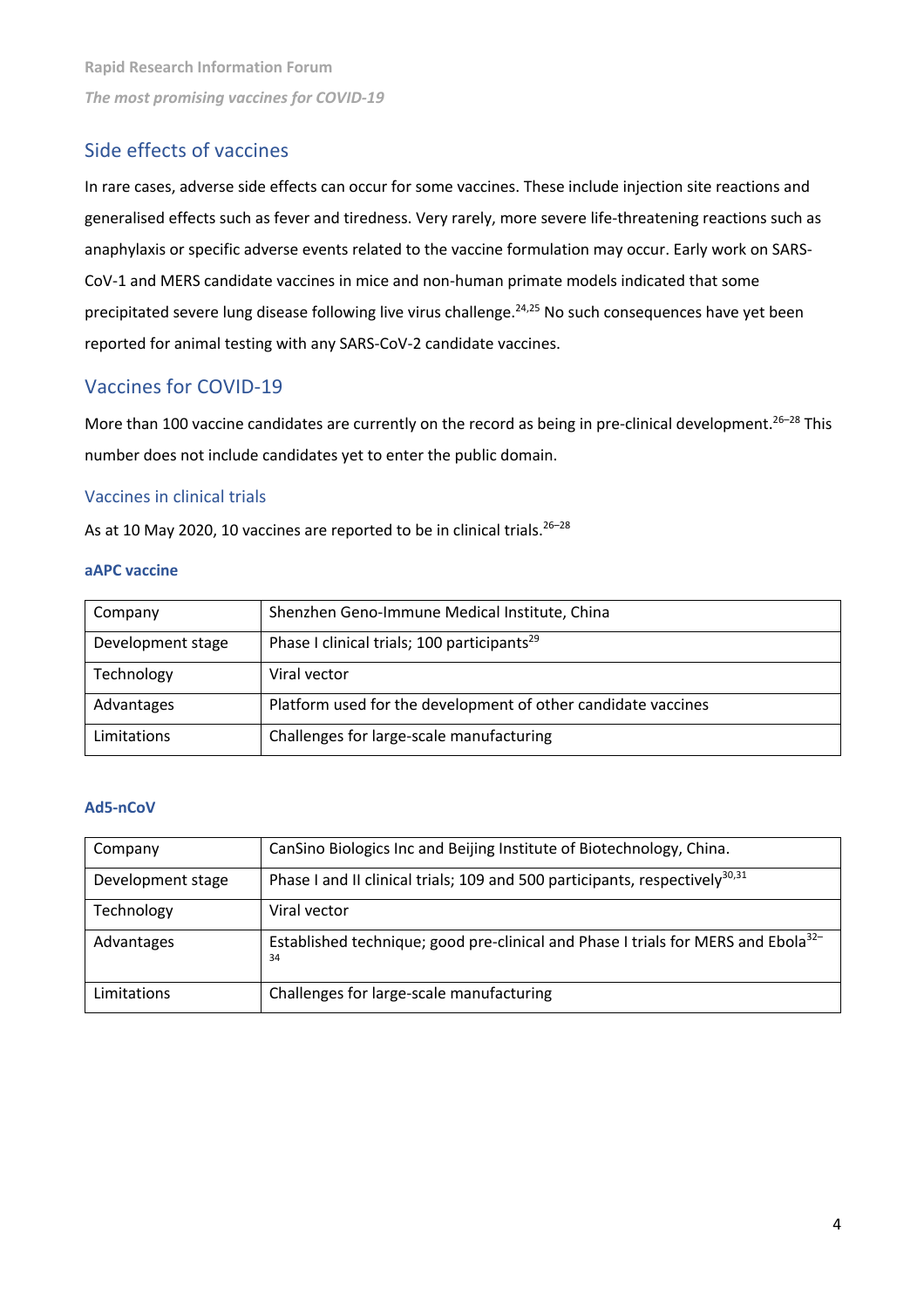# **bacTRL-Spike**

| Company           | Symvivo Corporation, Canada                                                                                    |
|-------------------|----------------------------------------------------------------------------------------------------------------|
| Development stage | Phase I clinical trials; 84 participants <sup>35</sup>                                                         |
| Technology        | Nucleic acid, DNA that encodes the spike protein packaged into probiotic<br>bacteria to deliver vaccine orally |
| Advantages        | Quick to manufacture if approved and facilities are made available                                             |
| Limitations       | No existing human vaccines, based on any of the DNA platform technologies, are<br>licensed for use             |

### **BNT162-01**

| Company           | <b>BioNTech TNA Pharmaceuticals, Germany</b>                                                                                                                  |
|-------------------|---------------------------------------------------------------------------------------------------------------------------------------------------------------|
| Development stage | Phase I and II clinical trials; 196 participants in total in the two trials. <sup>36</sup><br>Partnership with Pfizer, USA and Fosun Pharmaceuticals, China   |
| Technology        | Nucleic acid, RNA that encodes undisclosed SARS-CoV-2 proteins <sup>37</sup>                                                                                  |
| Advantages        | Quick to manufacture if approved and facilities are made available                                                                                            |
| Limitations       | No existing human vaccines, based on any of the RNA platform technologies, are<br>licensed for use. Requires careful cold storage and distribution facilities |

#### **ChAdOx1 nCoV-19**

| Company           | Oxford University, UK, AstraZeneca, a British-Swedish multinational, and the<br><b>Coalition for Epidemic Preparedness Innovations</b>                  |
|-------------------|---------------------------------------------------------------------------------------------------------------------------------------------------------|
| Development stage | Phase I and II clinical trials; 1,090 participants in total in the two trials <sup>38</sup>                                                             |
| Technology        | Viral vector                                                                                                                                            |
| Advantages        | Pre-clinical studies show a strong immune response in mice. <sup>39</sup> Established<br>technique; was trialled in MERS and influenza <sup>40,41</sup> |
| Limitations       | Challenges for large-scale manufacturing                                                                                                                |

# **ChiCTR2000031809**

| Company           | Beijing Institute of Biological Science, Henan Provincial Centre for Disease<br>Control and Prevention, and Wuhan Institution of Biological Products, China |
|-------------------|-------------------------------------------------------------------------------------------------------------------------------------------------------------|
| Development stage | Phase I clinical trials; 1,500 participants <sup>42</sup>                                                                                                   |
| Technology        | Inactivated virus                                                                                                                                           |
| Advantages        | Platform used for the development of other candidate vaccines                                                                                               |
| Limitations       | Challenges for large-scale manufacturing                                                                                                                    |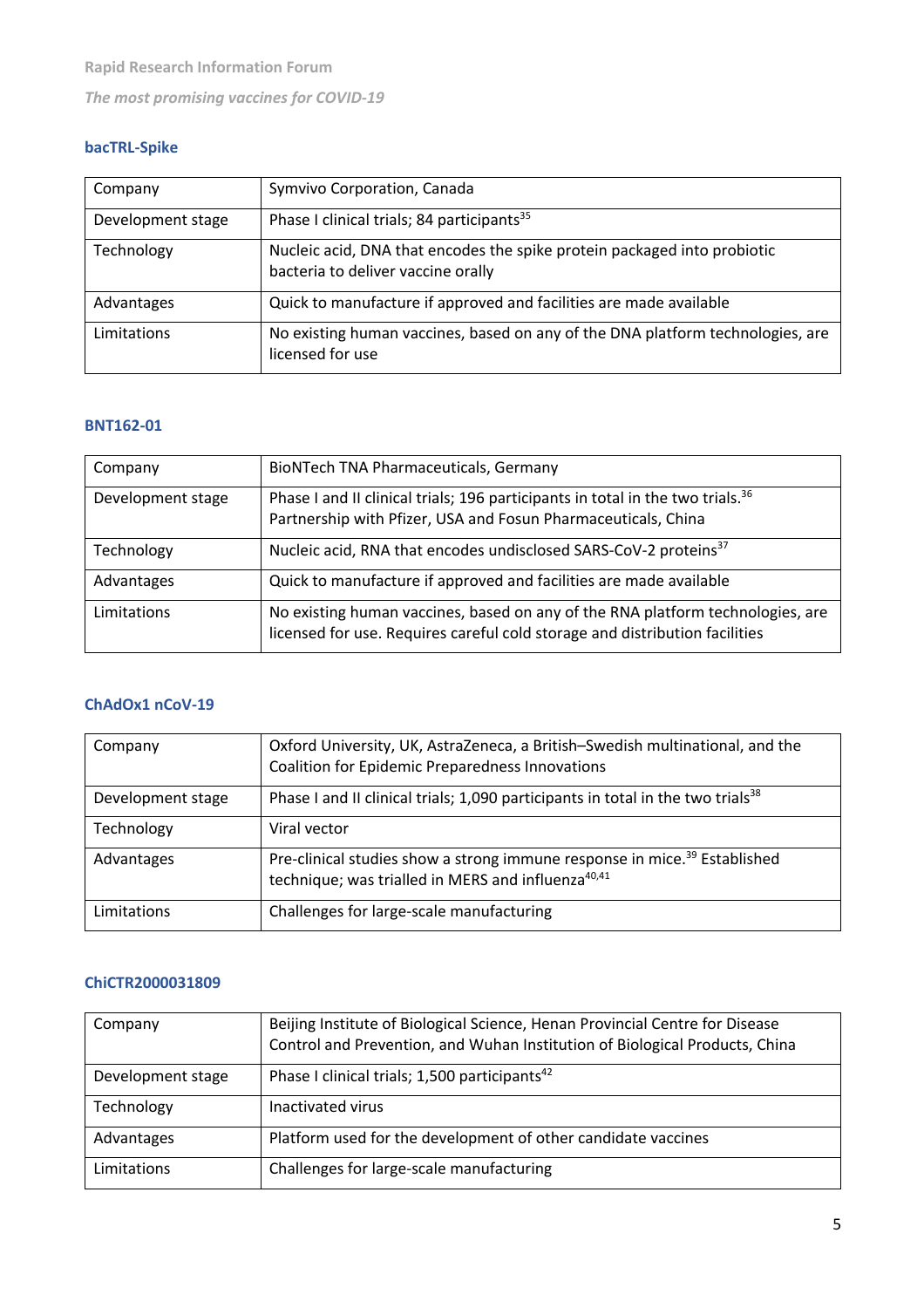# **Inactive Vaccine for Prophylaxis of SARS-CoV-2 (un-named)**

| Company           | Sinovac, China                                                                                                                                                                          |
|-------------------|-----------------------------------------------------------------------------------------------------------------------------------------------------------------------------------------|
| Development stage | Phase I and II clinical trials, 744 participants in total in the two trials <sup>43</sup>                                                                                               |
| Technology        | Inactivated virus + alum adjuvant                                                                                                                                                       |
| Advantages        | Preclinical study awaiting peer review demonstrated strong immune responses<br>in mice, rats and non-human primates; <sup>44</sup> was previously trialled for SARS-CoV-1 <sup>45</sup> |
| Limitations       | Challenges for large-scale manufacturing of the vaccine and adjuvant                                                                                                                    |

# **INO-4800**

| Company           | Inovio Pharmaceuticals, USA and the Coalition for Epidemic Preparedness<br>Innovations               |
|-------------------|------------------------------------------------------------------------------------------------------|
| Development stage | Phase I clinical trials; 40 participants; <sup>46</sup> in partnership with China and South<br>Korea |
| Technology        | Nucleic acid, DNA that encodes for the spike protein <sup>47</sup>                                   |
| Advantages        | Quick to manufacture if approved and facilities are made available                                   |
| Limitations       | No existing human vaccines, based on any of the DNA platform technologies, are<br>licensed for use   |

# **LV-SMENP-DC vaccine**

| Company           | Shenzhen Geno-Immune Medical Institute, China                                                                                                                                                            |
|-------------------|----------------------------------------------------------------------------------------------------------------------------------------------------------------------------------------------------------|
| Development stage | Phase I clinical trials; 100 participants <sup>48</sup>                                                                                                                                                  |
| Technology        | Viral vector                                                                                                                                                                                             |
| Advantages        | Platform used for the development of other candidate vaccines                                                                                                                                            |
| Limitations       | Although the platform is not new, it is being applied in a novel way: instead of<br>targeting antibody production it is trying to stimulate T cell immunity. Challenges<br>for large-scale manufacturing |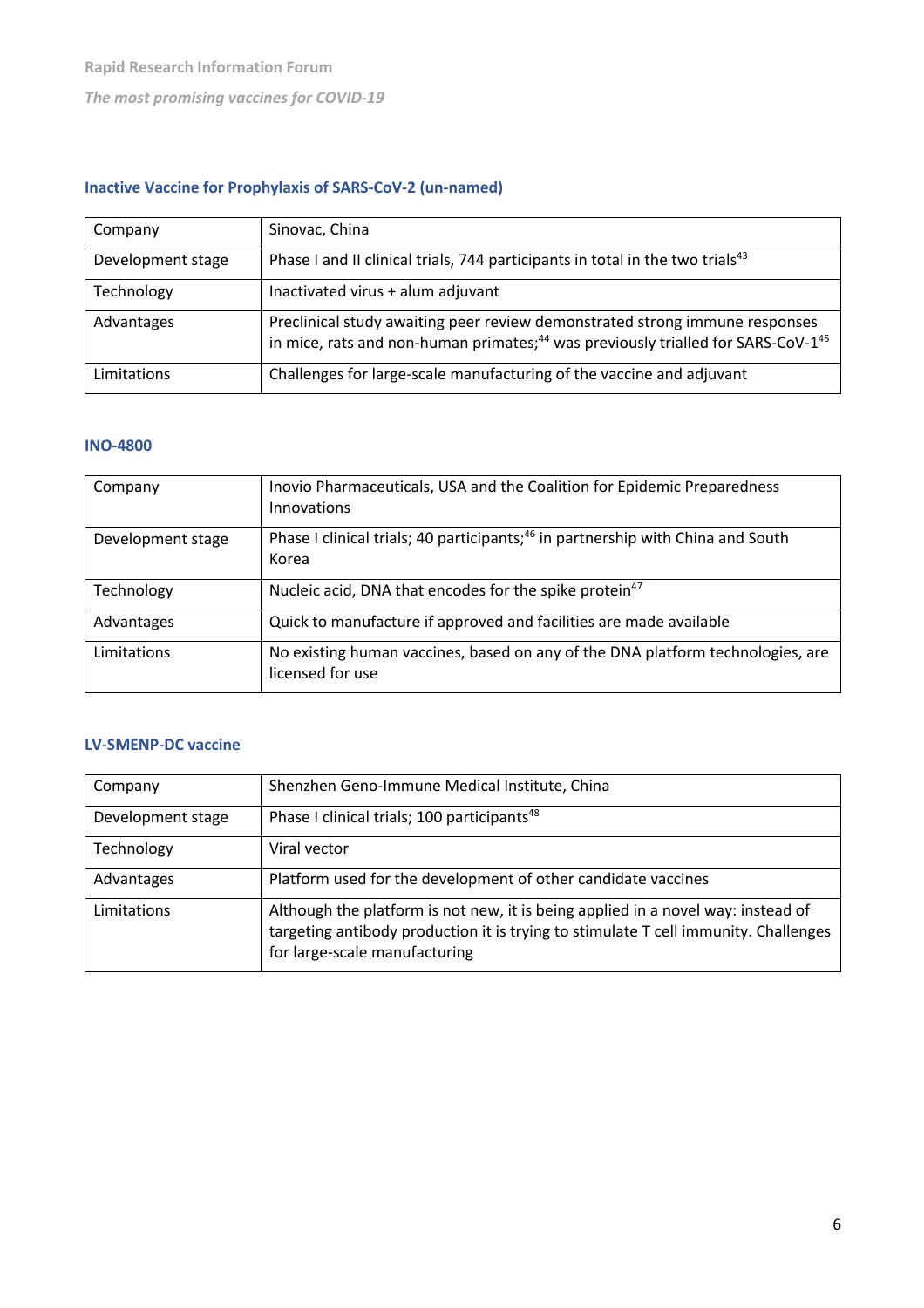#### **mRNA-1273**

| Company           | Moderna, the National Institute of Allergy and Infectious Diseases, USA and the<br><b>Coalition for Epidemic Preparedness Innovations</b>                     |
|-------------------|---------------------------------------------------------------------------------------------------------------------------------------------------------------|
| Development stage | Phase II clinical trials; 45 participants <sup>49,50</sup>                                                                                                    |
| Technology        | Nucleic acid, RNA that encodes for the spike protein                                                                                                          |
| Advantages        | Moderna expects to have commercially available vaccines in 12 to 18 months <sup>51</sup>                                                                      |
| Limitations       | No existing human vaccines, based on any of the RNA platform technologies, are<br>licensed for use. Requires careful cold storage and distribution facilities |

# Promising COVID-19 vaccine candidates not yet in clinical trials

Although there are 10 vaccines for COVID-19 already in clinical trials, the first vaccines to progress through human studies or to be licensed will not necessarily be the most effective for deployment.

The Coalition for Epidemic Preparedness Innovations (CEPI) is an international fund to develop vaccines against emerging infectious diseases.<sup>52</sup> CEPI is funding the development of nine COVID-19 vaccines.<sup>53,54</sup> In addition to the three in clinical trials noted above, CEPI is also supporting the development of vaccines by:

- the University of Queensland, Australia: a spike protein vaccine that relies on a 'molecular clamp' to preserve the shape of the spike protein when produced *in vitro*
- CureVac, Germany: an RNA vaccine that codes for the spike protein
- Novavax, Sweden: a spike protein vaccine
- the University of Hong Kong: a viral vector vaccine
- the Institute Pasteur, France, and Themis Bioscience, Austria: a viral vector vaccine
- Clover Biopharmaceuticals Australia, a subsidiary of Sichuan Clover Biopharmaceuticals, China: a spike protein vaccine.

Johnson & Johnson, USA, has partnered with Biomedical Advanced Research and Development Authority (BARDA), USA, to develop a viral vector vaccine and they expect to commence phase I clinical trials in September 2020.55,56 Their platform is also being used for Zika, RSV and HIV vaccines that are in phase II and III clinical trials.

GSK, UK, and Sanofi, France, are collaboratively developing a spike protein vaccine with adjuvant.<sup>57</sup>

Merck, USA, has partnered with the Institute for Systems Biology to repurpose its viral vector vaccine, ERVEBO®, which was FDA approved for Ebola.58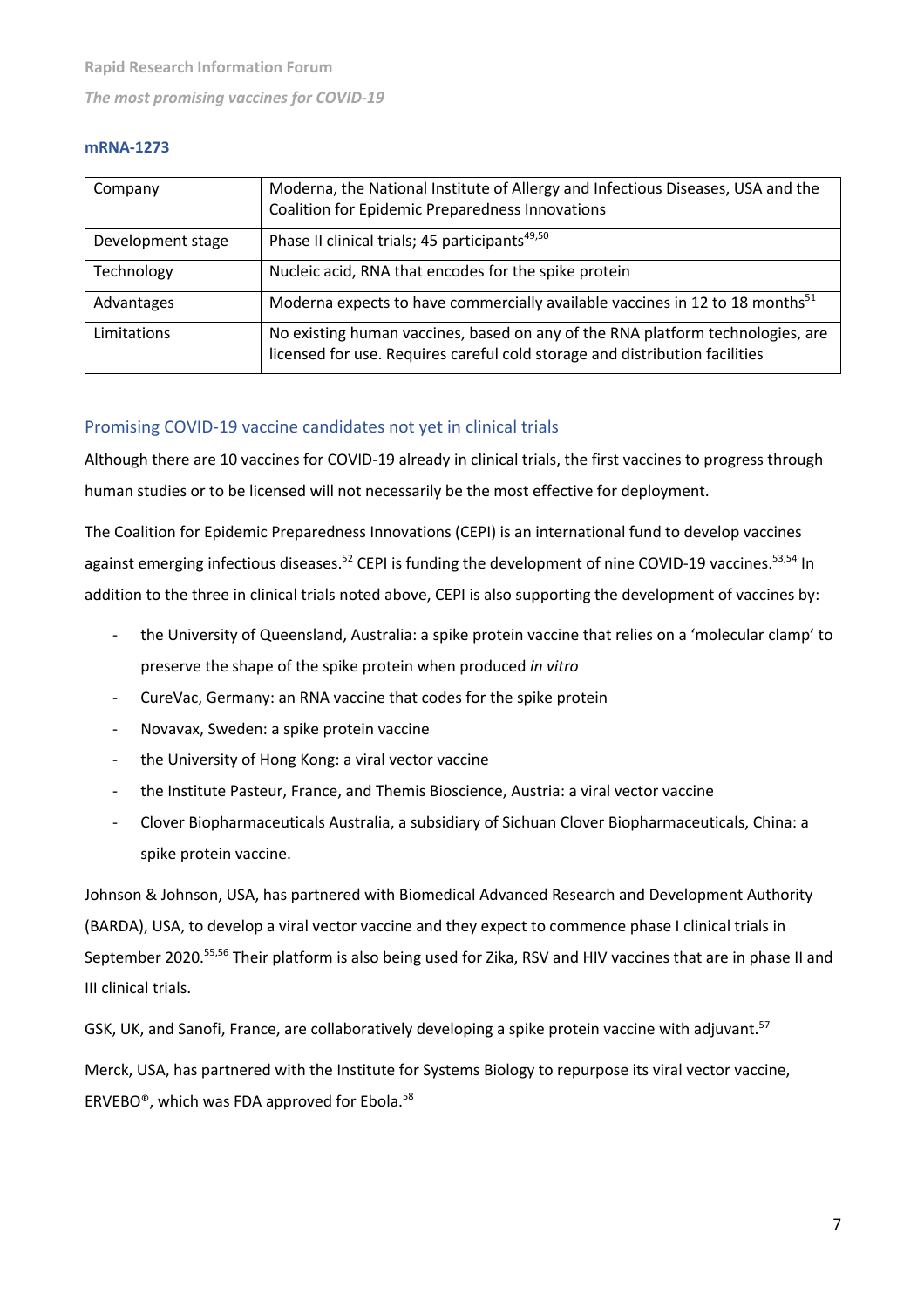# National landscape of COVID-19 vaccines

Australian-produced vaccines are still at an early stage of research; one has reached the stage of pre-clinical animal testing.

The University of Queensland, in collaboration with CEPI, is currently working with Viroclinics Xplore, Netherlands, in pre-clinical animal studies of their spike protein vaccine. They also have a collaboration with Cytiva (previously GE Life Sciences) to support aspects related to future manufacturing and are expecting to begin clinical trials in early June 2020. The group has been provided access to several commercial adjuvants from GSK, Dynvax and CSL (Seqiris). They have also partnered with CSIRO to investigate how to scale-up the protein vaccine for pre-clinical and clinical testing.

Other Australian organisations and institutions working to develop COVID-19 vaccines include:

- Burnet Institute, in collaboration with Monash University and 360BioLabs (Australia), is developing a protein-based vaccine
- Doherty Institute is investigating two protein-based and two viral vector vaccines
- Griffith University has developed a new biopolyester bead vaccine technology platform that uses specially designed beads to deliver the spike protein into the host and is awaiting pre-clinical testing, to be performed by the Doherty Institute
- Monash University is investigating RNA-based nucleic acid vaccines
- Westmead Institute is investigating a protein fragment adjuvant vaccine for boosting declining immunity in people over the age of 60 years.

CSIRO's Australian Centre for Disease Preparedness in Geelong, formerly the Australian Animal Health Laboratory, has facilities to support pre-clinical animal testing. This is where Inovio's INO-4800 vaccine and the University of Oxford's ChAdOx1 are being tested in ferrets.<sup>59</sup> Researchers at CSIRO are also evaluating the best ways to administer certain vaccines for better protection, including intra-muscular injection and innovative approaches like nasal spray.

Australian capacity to develop vaccines is limited by access to Biosafety Level 3 (BSL3) animal houses, animal models and trained and accredited staff to do the work. During the COVID-19 pandemic, research institutions across the world, including in Australia, are competing for these resources. Hindered access will delay our ability to advance home-grown technologies. Notably, researchers at the Walter Eliza Hall Institute of Medical Research are working to develop a supply of ACE2 transgenic mice, an animal model for the study of COVID-19.<sup>60</sup>

For Australians to have early access to newly developed vaccines, we must be able to support clinical trials.<sup>61</sup> However, phase III clinical trials will require COVID-19 patients. Because Australia has a relatively low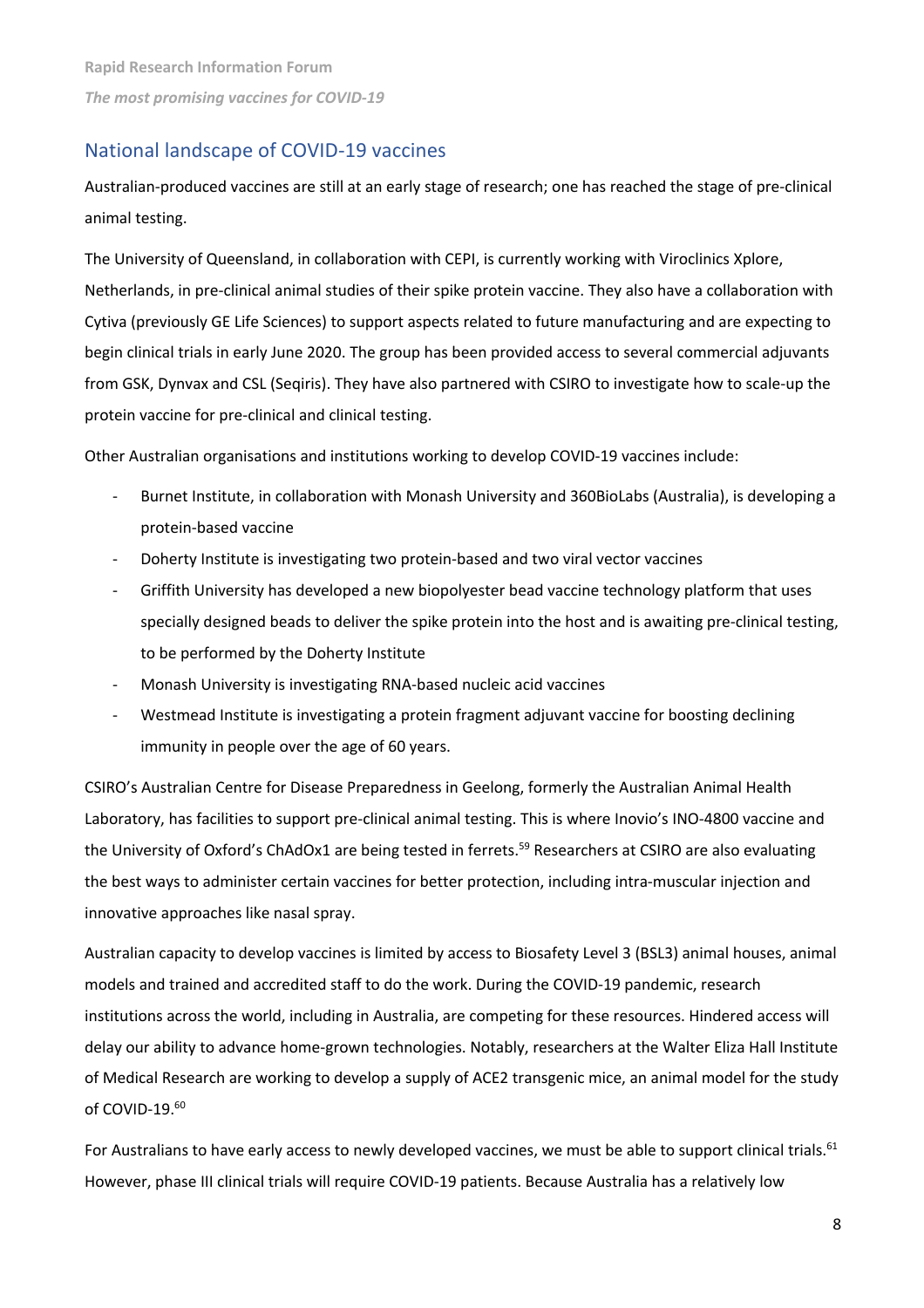incidence of COVID-19, we are a less optimal location for phase III vaccine trials. Australia could still play a role by focusing on safety trials (phase I) or efficacy trials (phase II) on niche high-risk populations. This is in addition to continuing our collaborative efforts with international research groups and global consortia. Australia has strong capacity for undertaking vaccine trials through a network of vaccine trial centres that could support phase I and II COVID-19 vaccine studies. With many countries currently in lockdown with closed clinical trial facilities, Australia is seen as an attractive option for phase I and II COVID-19 vaccine trials.

Countries that can manufacture vaccines are likely to prioritise supply for their own populations. In Australia, only CSL has facilities to support end-to-end manufacturing of protein vaccines and most vaccines and therapeutics are and will continue to be manufactured offshore. Onshore manufacturing has historically relied on government support.<sup>62</sup>

# Challenges in developing a vaccine for COVID-19

A safe and effective vaccine is the ultimate public health control measure for achieving effective levels of immunity. The ideal vaccine would also be scalable, cost effective to manufacture and easily distributed and administered widely across the globe to ensure reduced virus transmission and impact of disease.

Robust vaccines already exist for diverse diseases, excluding coronaviruses. They have a long history of safe use, have been developed in line with international standards and regulations and have been thoroughly evaluated. These strict procedures see over 90% of candidates fail at phase I or II of clinical trials. For COVID-19, multiple approaches globally are needed to increase our chances of success.

Although concerted research efforts have enabled rapid advancement of potential COVID-19 vaccines, current candidate vaccines have not had the luxury of time to enable the development of a safe and effective vaccine.

Based on previous attempts to develop vaccines against coronaviruses, there are many challenges. Firstly, a vaccine could exacerbate the disease. Antibodies that bind to the SARS-CoV-2 spike protein could inadvertently enhance and not block virus entry into the host cell.<sup>63</sup> Coronaviruses can induce acute respiratory distress syndrome (ARDS), a consequence of the patient's own aberrant immune response, and incorrectly developed vaccines could exacerbate this condition.25,64 Another challenge relates to the fact that human coronaviruses are endemic and probably cause 10 to 15% of common cold cases.<sup>65-67</sup> If an individual has been previously infected with another human coronavirus, neutralising antibodies may already exist against those other coronaviruses and although they could bind to SARS-CoV-2, they would be suboptimal for neutralising it. These suboptimal-neutralising antibodies would compete with the specific SARS-CoV-2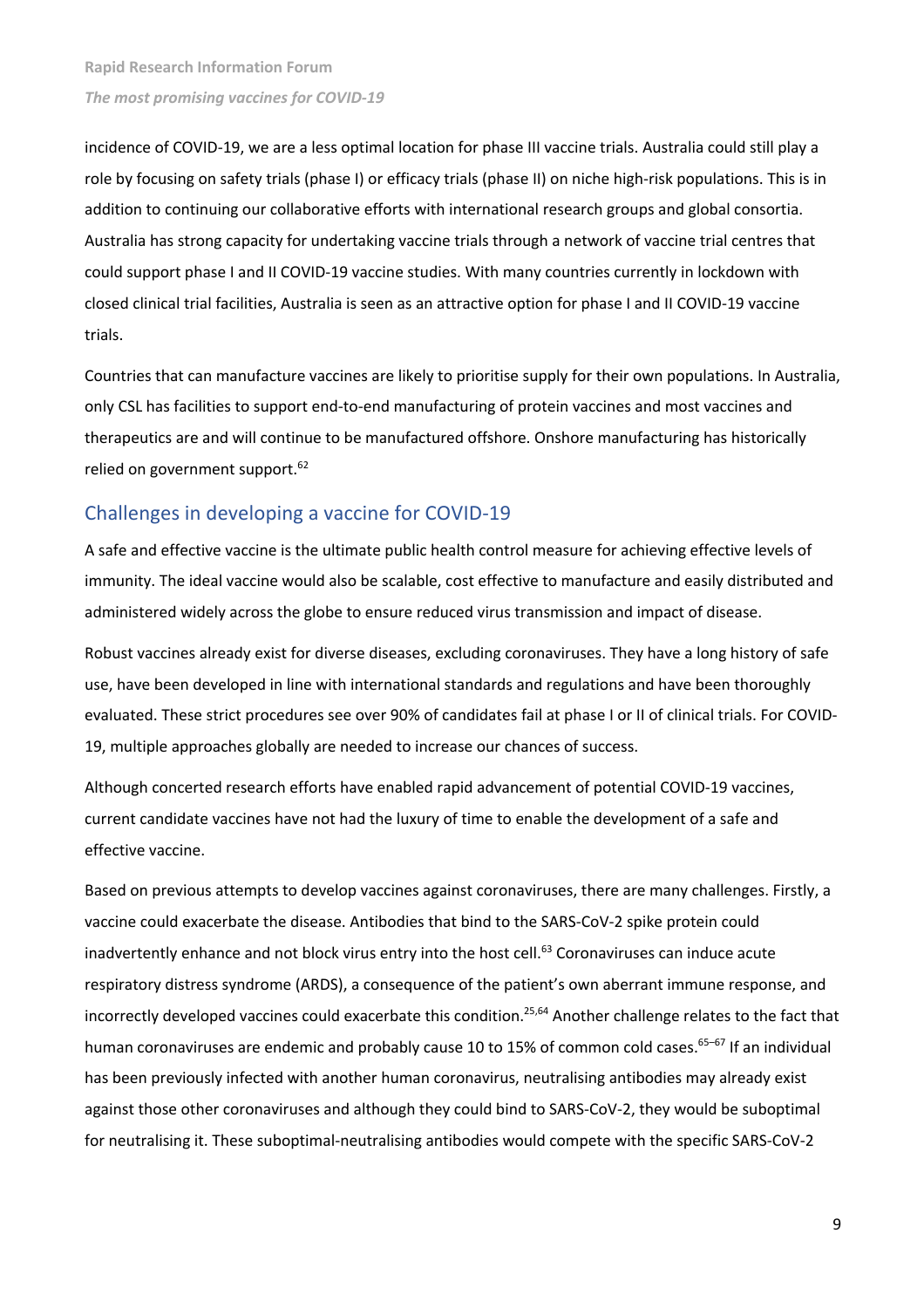neutralising antibodies to bind to the antigen and thus either eliminate or reduce the effectiveness of the SARS-CoV-2 vaccine candidate.<sup>68</sup>

Extensive safety trials are essential to ensure that any undesirable outcomes are avoided. Animal models are encouraging. In a study awaiting peer review, Quinlan *et al*. found mice did not suffer adverse side effects from a novel protein-based vaccine for SARS-CoV-2. 69,70 Using hamsters, Kam *et al*. developed a vaccine for SARS-CoV-1 that also did not induce the above side effects.<sup>71</sup>

Scaling up production may present a bottleneck. For example, if an RNA-based vaccine is approved, largescale manufacturing for this technology platform does not yet exist globally. If some vaccines require the addition of an adjuvant, adjuvant production could further delay production. Notably, companies that manufacture adjuvants have committed to making their products available for use with COVID-19 vaccines.<sup>72</sup> The global demand for and restricted global distribution of other components required for manufacturing vaccines may also limit production.<sup>73</sup>

Another challenge for developing vaccines is the possibility that the virus will change its genetic make-up (mutate) over time. If the mutations significantly change the spike protein structure originally used to develop the vaccine, the neutralising antibodies that provided immunity will no longer be effective against the mutated protein structure. This has been an obstacle in developing a vaccine for HIV.<sup>74</sup> There is some preliminary evidence that the mutation rate of SARS-CoV-2 could potentially increase the transmissibility of the virus and disease severity, challenging the development of an effective vaccine.<sup>75-78</sup>

Importantly, if an effective vaccine is developed and deployed, epidemiologists will need to calculate the proportion of the population required to be vaccinated to potentially provide 'herd immunity'. This is determined by vaccine efficacy multiplied by coverage of the population. The impediments to coverage include hesitancy or refusal of individuals to be vaccinated, and the availability and accessibility of vaccines. These impediments could lead to hotspots of low immunity and potential viral transmission in a 'second wave'. There are now considerable data on the psychology of these responses and these need to be incorporated in a vaccination response.<sup>79</sup> In addition to development, equitable access of COVID-19 vaccines will be crucial for supporting global efforts in overcoming COVID-19.

## An important note on available COVID-19 research

Although current COVID-19 research is available through pre-print servers, many of these articles have not yet been peer reviewed (an imperative pillar of the scientific method) and the relatively short time length of the current outbreak has resulted in variable testing and reporting practices in different countries. Conclusions drawn need to be interpreted with caution. Pre-prints are marked with a  $\hat{S}$  in the reference list.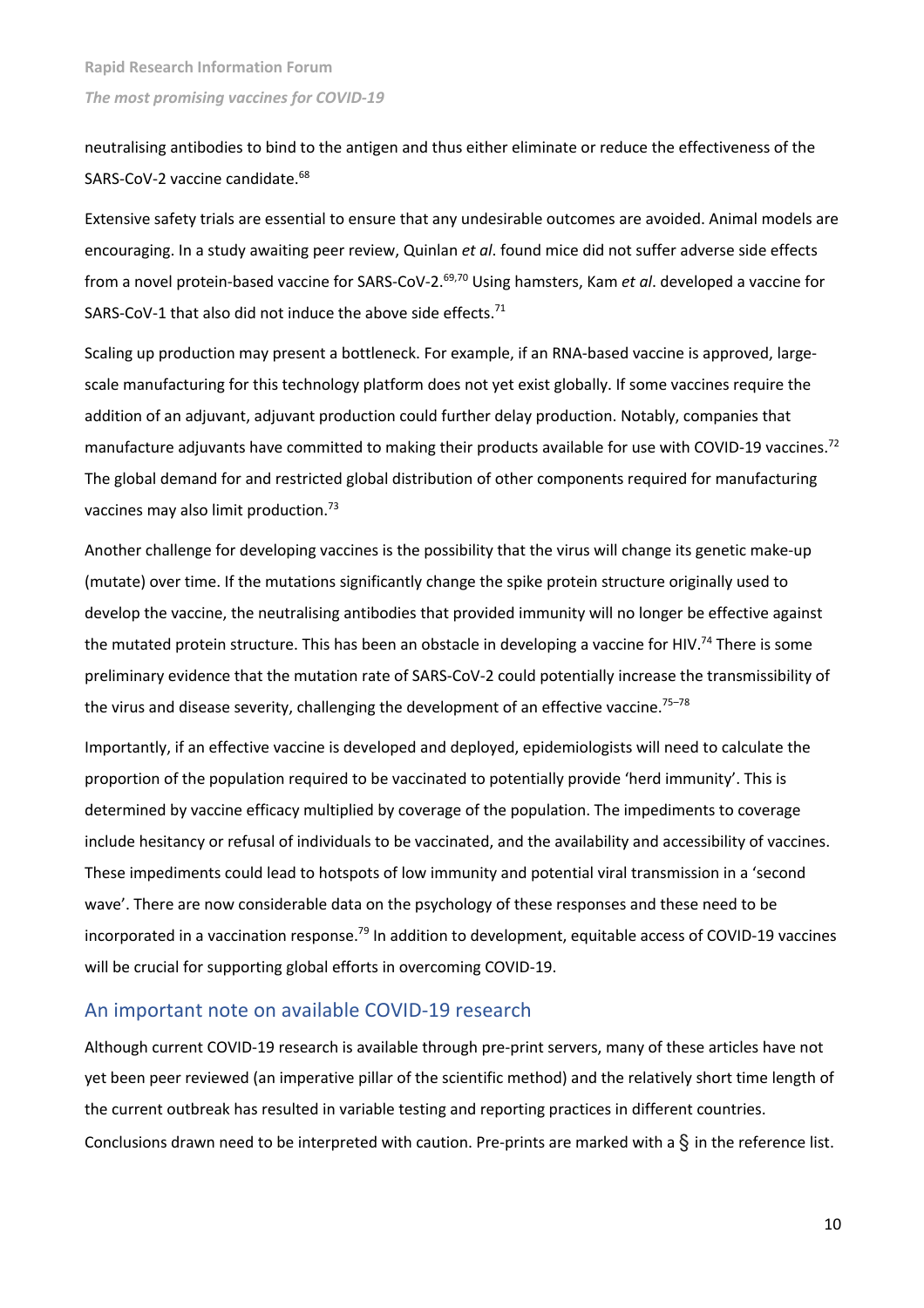The development of vaccines for COVID-19 is a rapidly developing area of research with almost daily updates. This brief is accurate at the time of writing and will become out of date at a later time of reading. Consultation with the Australian Academy of Science is possible if the reader has questions.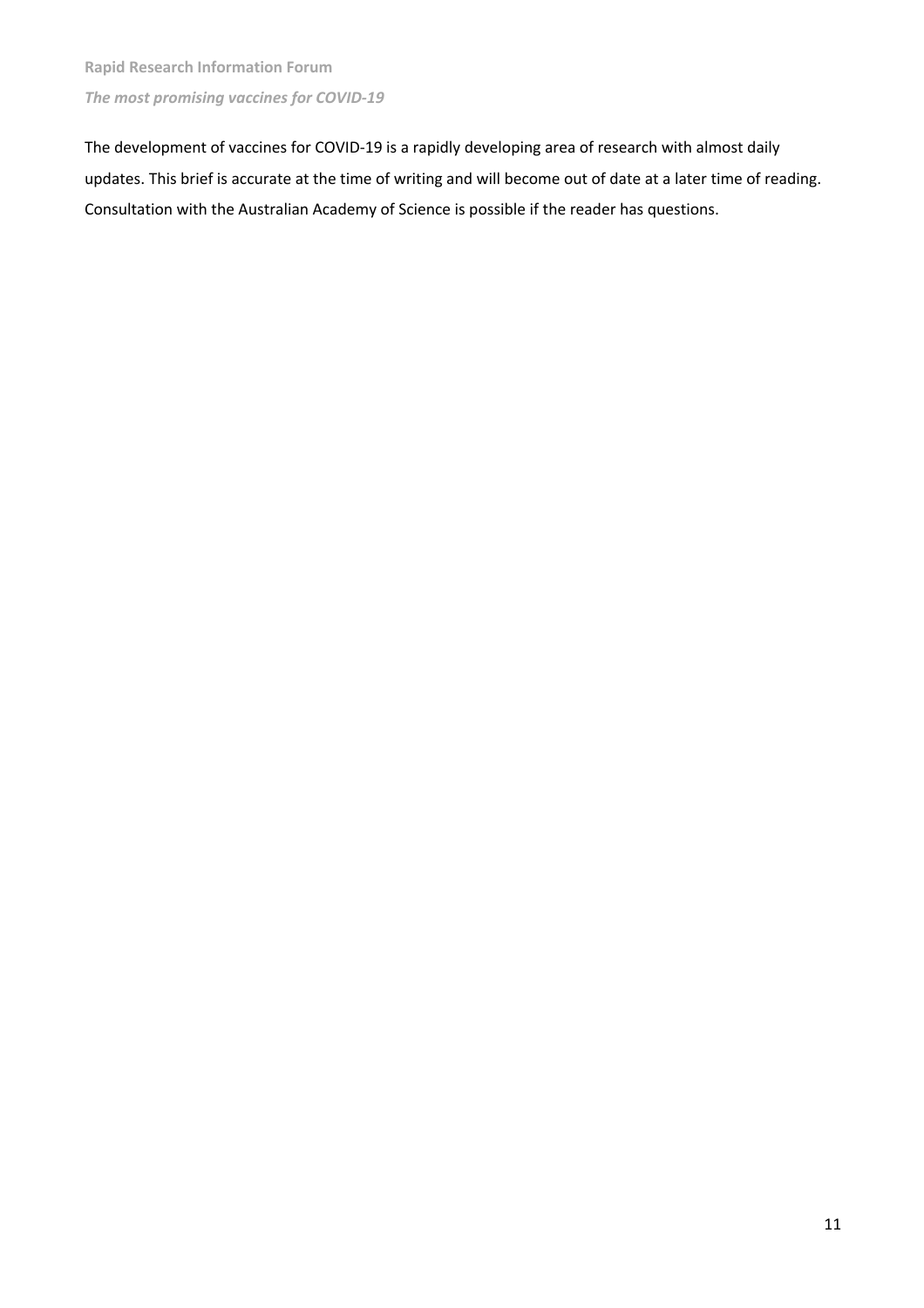# APPENDIX A

# Vaccine development process and opportunities for acceleration

#### A lengthy development process

Development of a new vaccine is a lengthy and expensive process, from initial development through to clinical trials and production. Extensive applications to regulatory authorities, reporting and evaluation processes must be met to ensure that appropriate ethics, safety, laboratory and manufacturing processes are upheld. The gold standard for pharmaceutical manufacturing is the Good Manufacturing Practice (GMP) system.<sup>80</sup> It usually takes 8 to 18 years and, including the cost of failures, over one billion US dollars for a novel vaccine to be developed and progressed into commercial production.<sup>81</sup> If these average timelines for translational research are applied to COVID-19, we will not see a vaccine until somewhere between 2028 and 2038 — if a vaccine is even possible.

The standard development process for new vaccines is: $82-84$ 

- 1. **Exploratory stage:** Fundamental (basic) and applied research to understand the virus and disease, identify and investigate mechanisms of action for candidate vaccines. This phase can overlap with the next step.
- 2. **Pre-clinical trials:** Promising vaccine candidates are designed and produced at small scale for *in vitro* trials and then trialled in animal models. For SARS-CoV-2, the animal models include hamster, macaques, ferrets and genetically modified mice.<sup>60,85-90</sup>
- 3. **Phase I trials:** Assess safety and dosage; 5 to 50 human subjects.
- 4. **Phase II trials:** Test the ability of the vaccine to provoke the desired immune response (efficacy) and expand safety assessment to include larger number of healthy individuals, children and high-risk populations. Dosage continues to be optimised. Phase II trials involve several hundred to 1,000 subjects.
- 5. **Phase III trials:** An expanded number of subjects, including placebo controls, to accurately define efficacy and identify potentially rare side effects that would not appear in smaller samples; 1,000 to 30,000 subjects.
- 6. **Approval and licence** to market. Licensed based on GMP at full scale and the phase III safety and efficacy clinical trial data.
- 7. **Phase IV trials:** Conducted post-licence and marketing to continue monitoring safety and efficacy.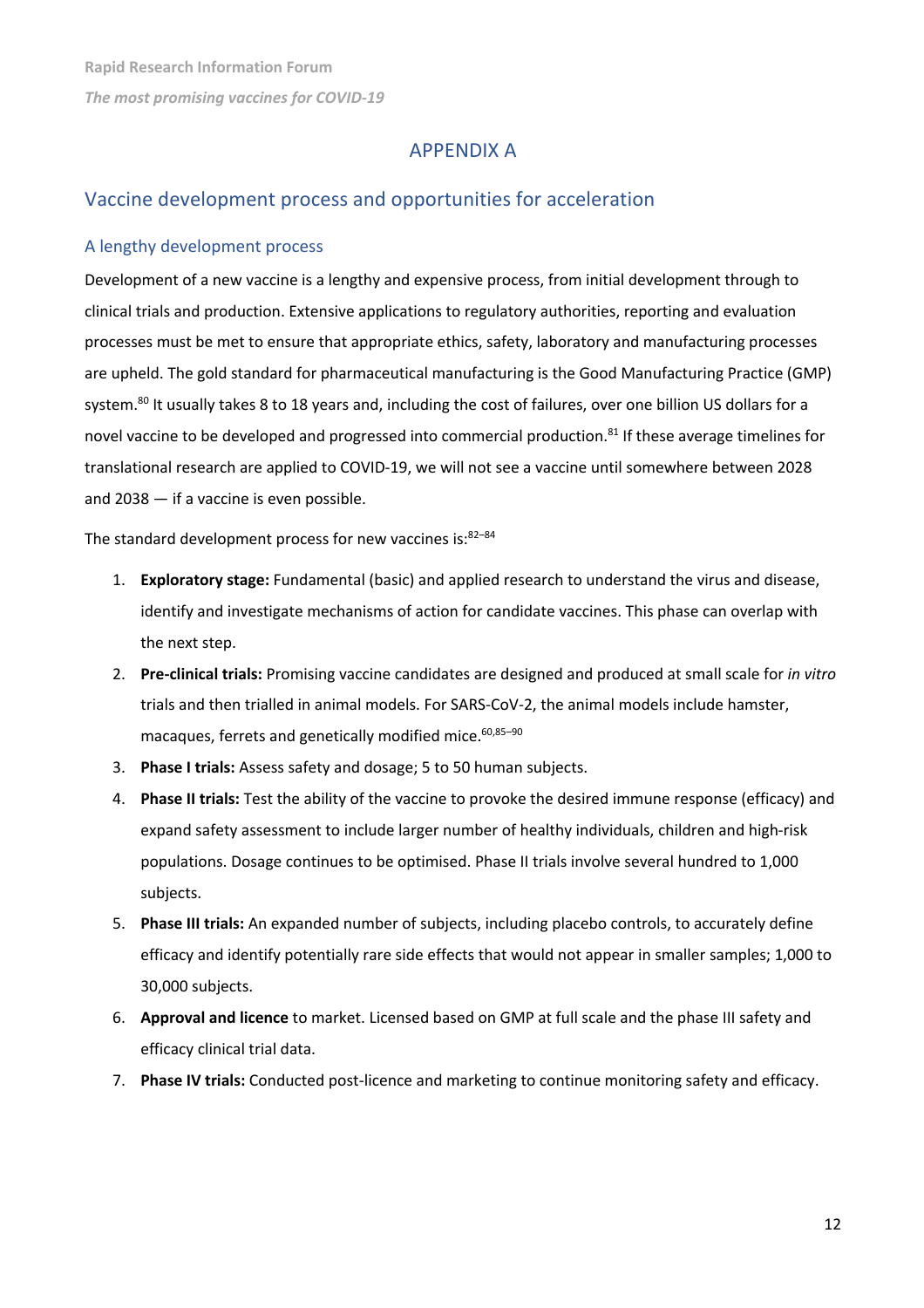#### Speeding up vaccine development during COVID-19

In the global rush to develop a COVID-19 vaccine, our international regulatory and safety protocols must not be weakened. The risk is deployment of a vaccine that is not fully evaluated for safety or efficacy and, worse still, exacerbates the potential of immune-mediated disease.<sup>91,92</sup> This is particularly pertinent in light of previous work on vaccines for SARS-CoV-1 and MERS.<sup>25,63</sup> Large-scale safety and efficacy studies are imperative to avoid potential adverse consequences.

However, there are suggestions and practices already in place that have enabled the safe advancement of a vaccine for COVID-19 at unprecedented speed. COVID-19 has created the largest and fastest scientific response for vaccine development ever seen.

Firstly, government and non-government organisations around the world are stepping in to support rapid research and development. Examples include the Medical Research Future Fund in Australia, the Accelerating COVID-19 Therapeutic Interventions and Vaccines partnership in the USA, the international Coalition of Epidemic Preparedness Innovations (CEPI), and the 'pledging conference' in Europe.<sup>70,93-96</sup>

Technological advancements have enabled the rapid sequencing of the SARS-CoV-2 genome.<sup>97</sup> This has enabled determination of any variation in SARS-CoV-2 strains from around the world, essential groundwork for development of a globally effective vaccine.<sup>98</sup> The sequence also revealed that SARS-CoV-2 was 79% identical to SARS-CoV-1 and 50% identical to MERS.<sup>99</sup> Both SARS-CoV-1 and MERS had high case fatality rates and significant research has been conducted on both viruses that have provided a starting point for COVID-19 vaccine development.<sup>100</sup>

Traditional research silos that have hindered collaboration and delayed advancement are also being challenged. Researchers have been able to access all COVID-19 related articles openly and in pre-print, as opposed to the standard pay-wall publishing processes.<sup>101</sup> And pharmaceutical companies are working collaboratively rather than in competition.

Mechanisms in place to safely speed up translational research include WHO's Solidarity Trial initiative to enable concurrent testing and evaluation of all COVID-19 vaccine candidates as they become available, and the setup of special ethics committees to reduce application turnaround time. <sup>102-104</sup> There is also the possibility to deploy a vaccine that has been demonstrated as safe and shown positive results in early-stage trials for 'Emergency Use'. The vaccine could be administered to at-risk groups such as healthcare staff, young adults (the age group where SARS-CoV-2 is spreading the most), or the elderly (who experience more severe symptoms and increased mortality levels).<sup>105-108</sup>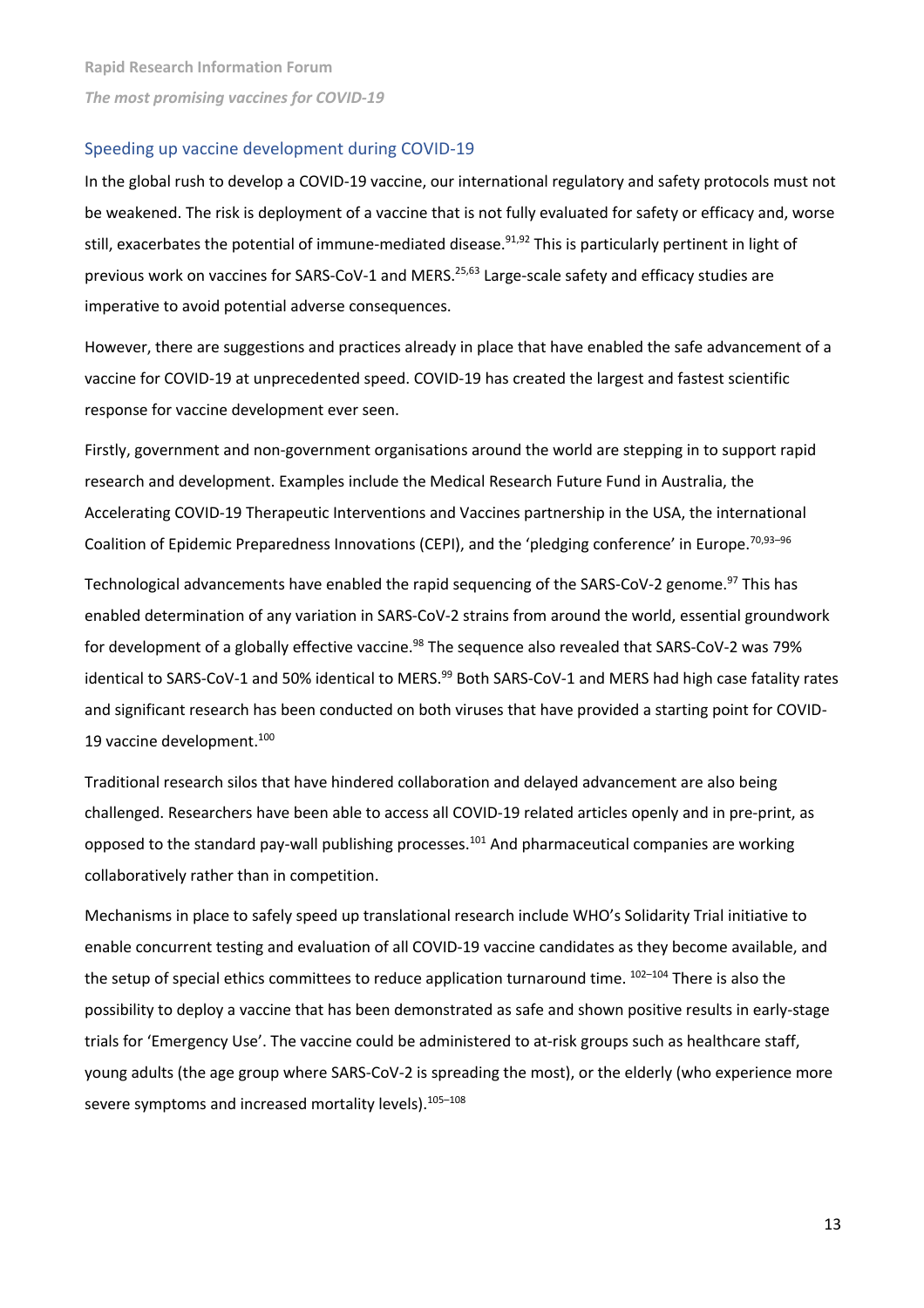It could also be possible to speed up the process by prioritising vaccine candidates based on their production capacity and preparing manufacturing facilities in advance to be able to immediately produce the quantities needed once approved.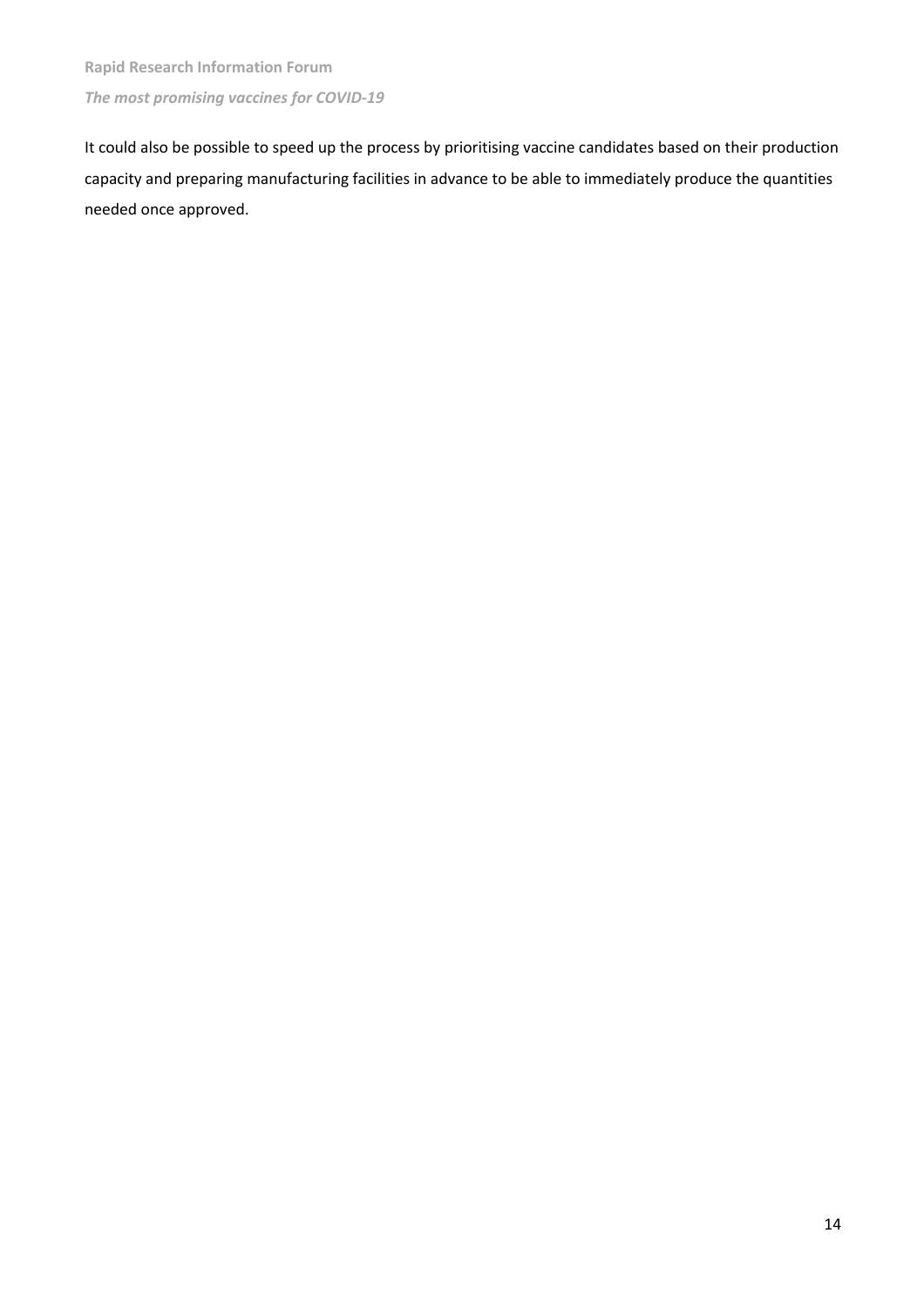# APPENDIX B

#### **Contributing authors and peer reviewers of this rapid research report**

#### Lead author

Professor Anthony Cunningham AO FAHMS, Director Centre for Virus Research, Westmead Institute for Medical Research

#### Contributing authors

Dr Keith Chappell, School of Chemistry and Molecular Biosciences, University of Queensland

Professor David Copolov AO, Prof Vice-Chancellor (Major Campuses and Student Engagement), Monash University

Professor Brendan Crabb AC FAHMS, Director and CEO Burnet Institute

Professor Andrew Cuthbertson AO FTSE FAHMS, Chief Scientist and Executive Director CSL

Professor Peter Doherty AC FAA FRS FAHMS Nobel Laureate, University of Melbourne

Professor Heidi Drummer, Program Director, Disease Elimination, Burnet Institute

Dr Cathy Foley, Chief Scientist CSIRO

Professor Dale Godfrey, Peter Doherty Institute for Infection and Immunity

Adjunct Professor Jane Halton AO PSM FIPAA FAHMS, Chair, Coalition for Epidemic Preparedness Innovations

Professor Anthony Kelleher FAHMS, Program Head – Immunovirology and Pathogenesis Program, Kirby Institute

Dr Suman Majumdar, Deputy Program Director, Health Security, Burnet Institute

Professor Christine McDonald AM FAHMS, Director of the Department of Respiratory and Sleep Medicine, Austin Health

Professor Trent Munro, Australian Institute for Bioengineering and Nanotechnology, University of Queensland

Professor Damian Purcell, Peter Doherty Institute for Infection and Immunity

Professor Paul Young FAHMS, Head of School of Chemistry and Molecular Biosciences, University of Queensland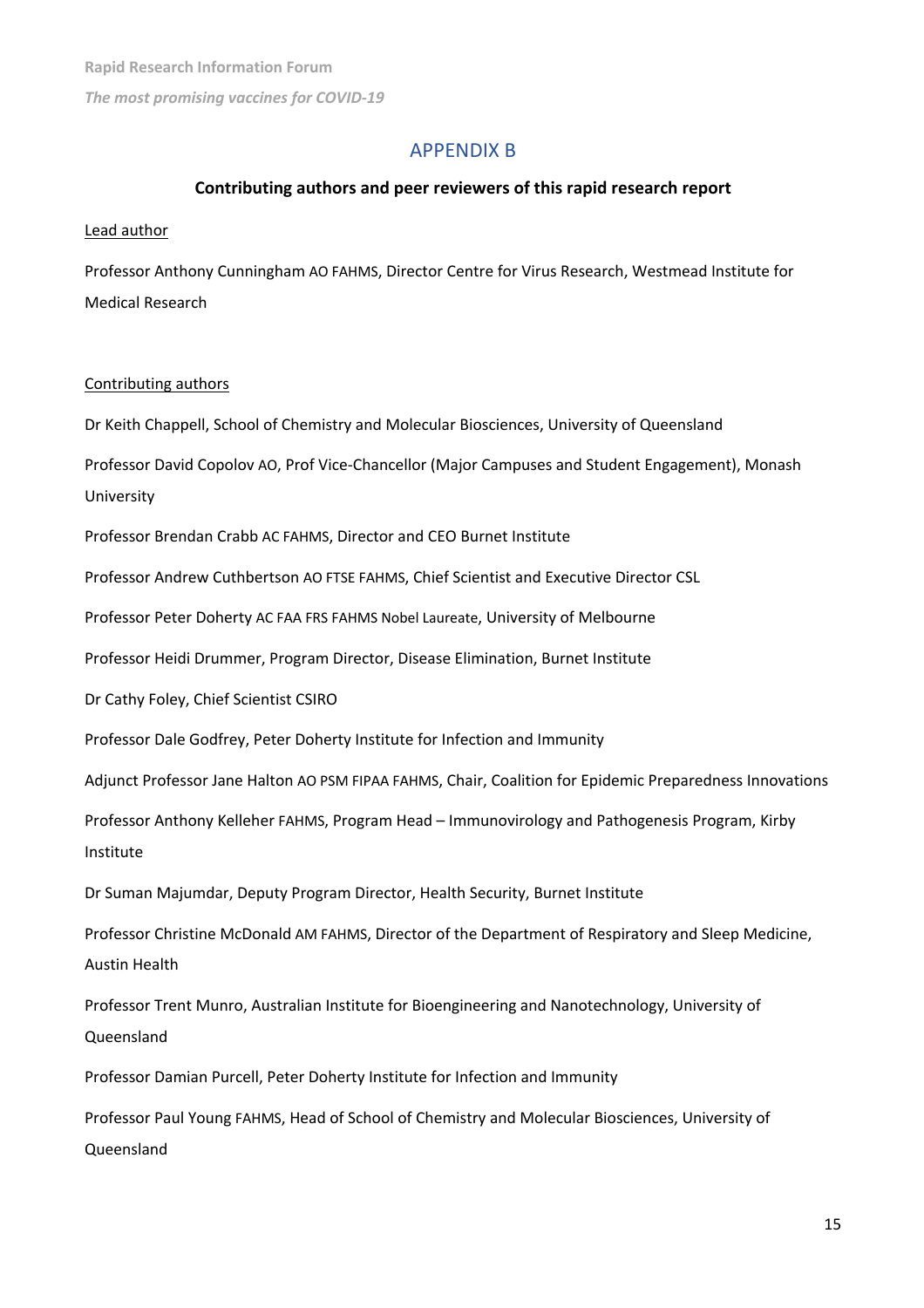#### Peer reviewers

Professor Patrick Holt FAA, Head – Human Immunology, Telethon Kids Institute Professor Kristine Macartney, Director, National Centre for Immunisation Research and Surveillance Professor Helen Marshall, Medical Director, Vaccinology and Immunology Research Trials Unit (VIRTU), Women's and Children's Hospital

Professor Sarah Robertson FAA FAHMS, Director, Robinson Research Institute Professor John Shine AC PresAA, President, Australian Academy of Science Professor Steven Wesselingh FAHMS, Executive Director South Australian Health and Medical Research Institute (SAHMRI)

#### Conflicts of interest declaration:

This briefing incorporates input from Australian experts directly involved in the development of vaccines. Many of these contributors are working with international partners and collaborators and have a strong understanding of the current global research and innovation landscape. The contributing authors and peer reviewers are drawn from a range of institutions, initiatives and fields, and collectively provide an independent, authoritative perspective on this topic.

#### **Acknowledgements**

The production of this rapid research report was supported by staff of the Australian Academy of Science: Dr Jana Phan, Ms Anna-Maria Arabia, Dr Stuart Barrow, Mr Chris Anderson, Ms Jirana Bootanjai, Ms Meaghan Dzundza, Ms Indigo Strudwicke, and members of the Australian Academy of Health and Medical Science Ms Catherine Luckin and Ms Katrin Forslund. Edited by Ms Robyn Diamond and Dr Elizabeth Finkel AM.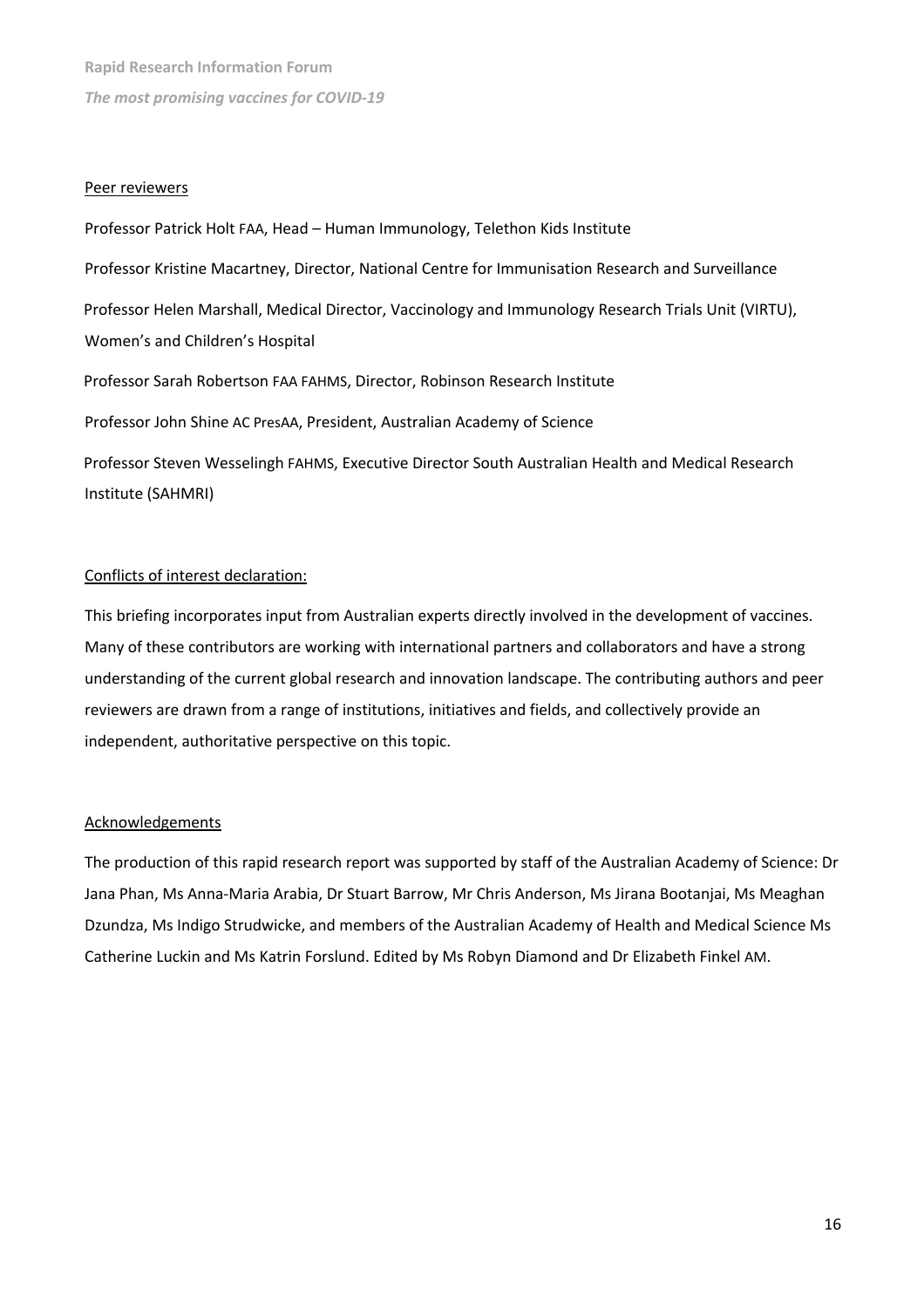# References

- 1. Chaplin, D. D. Overview of the immune response. *J. Allergy Clin. Immunol.* **125**, S3–S23 (2010).
- 2. Farber, D. L., Netea, M. G., Radbruch, A., Rajewsky, K. & Zinkernagel, R. M. Immunological memory: Lessons from the past and a look to the future. *Nature Reviews Immunology* vol. 16 124–128 (2016).
- 3. Payne, S. Methods to study viruses. in *Viruses* 37–52 (Elsevier, 2017). doi:10.1016/b978-0-12-803109- 4.00004-0.
- 4. Iwasaki, A. & Yang, Y. The potential danger of suboptimal antibody responses in COVID-19. *Nat. Rev. Immunol.* (2020) doi:10.1038/s41577-020-0321-6.
- 5. VanBlargan, L. A., Goo, L. & Pierson, T. C. Deconstructing the antiviral neutralizing-antibody response: Implications for vaccine development and immunity. *Microbiol. Mol. Biol. Rev.* **80**, 989–1010 (2016).
- 6. Janeway, C. A. J., Travers, P., Walport, M. & Shlomchik, M. J. Chapter 8: T cell-mediated immunity. in *Immunobiology: The immune system in health and disease. 5th edition* (Garland Science, 2001).
- 7. Ahmed, S. F., Quadeer, A. A. & McKay, M. R. Preliminary identification of potential vaccine targets for the COVID-19 coronavirus (SARS-CoV-2) based on SARS-CoV immunological studies. *Viruses* **12**, 254 (2020).
- 8. Chen, G. *et al.* Clinical and immunological features of severe and moderate coronavirus disease 2019. *J. Clin. Invest.* **130**, 2620–2629 (2020).
- 9. Hoffmann, M. *et al.* SARS-CoV-2 cell entry depends on ACE2 and TMPRSS2 and is blocked by a clinically proven protease inhibitor. *Cell* **181**, 271-280.e8 (2020).
- 10. He, Y. *et al.* Receptor-binding domain of SARS-CoV spike protein induces highly potent neutralizing antibodies: Implication for developing subunit vaccine. *Biochem. Biophys. Res. Commun.* **324**, 773– 781 (2004).
- 11. Sui, J. *et al.* Potent neutralization of severe acute respiratory syndrome (SARS) coronavirus by a human mAb to S1 protein that blocks receptor association. *Proc. Natl. Acad. Sci. U. S. A.* **101**, 2536 LP – 2541 (2004).
- 12. Walls, A. C. *et al.* Structure, function, and antigenicity of the SARS-CoV-2 spike glycoprotein. *Cell* **181**, 281-292.e6 (2020).
- 13. Yang, L.-T. *et al.* Long-lived effector/central memory T-cell responses to severe acute respiratory syndrome coronavirus (SARS-CoV) S antigen in recovered SARS patients. *Clin. Immunol.* **120**, 171–178 (2006).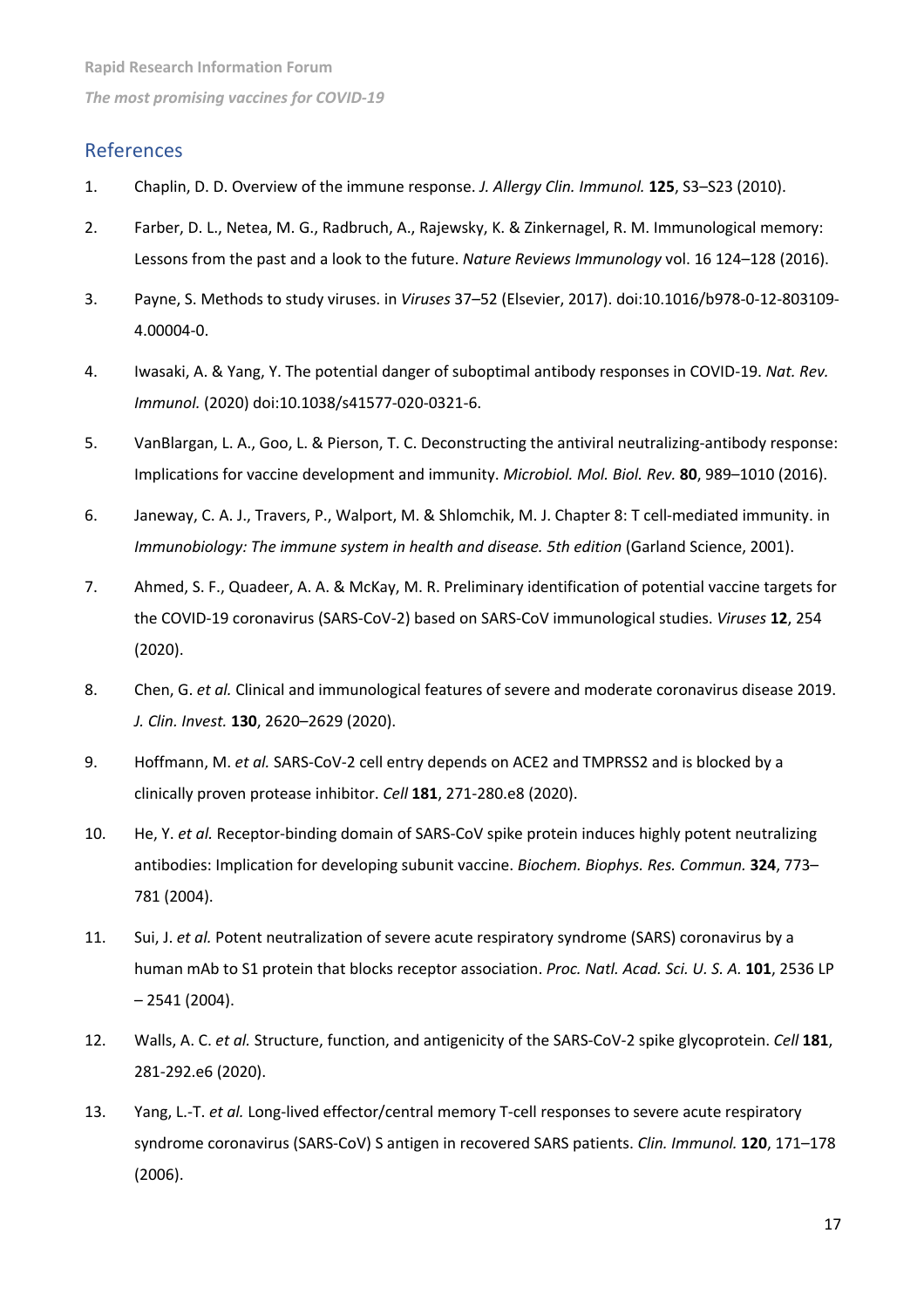- 14. Li, C. K. *et al.* T cell responses to whole SARS coronavirus in humans. *J. Immunol.* **181**, 5490–5500 (2008).
- 15. Callaway, E. The race for coronavirus vaccines: a graphical guide. *Nature* **580**, 576–577 (2020).
- 16. Pertussis. *WHO* https://www.who.int/biologicals/vaccines/pertussis/en/ (2015).
- 17. Oral polio vaccine (OPV). *WHO* https://www.who.int/biologicals/areas/vaccines/polio/opv/en/ (2011).
- 18. Govan, V. A. A novel vaccine for cervical cancer: Quadrivalent human papillomavirus (types 6, 11, 16 and 18) recombinant vaccine (Gardasil). *Ther. Clin. Risk Manag.* **4**, 65–70 (2008).
- 19. Alberer, M. *et al.* Safety and immunogenicity of a mRNA rabies vaccine in healthy adults: an openlabel, non-randomised, prospective, first-in-human phase 1 clinical trial. *Lancet* **390**, 1511–1520 (2017).
- 20. Bahl, K. *et al.* Preclinical and clinical demonstration of immunogenicity by mRNA vaccines against H10N8 and H7N9 influenza Viruses. *Mol. Ther.* **25**, 1316–1327 (2017).
- 21. Maltz, F. & Fidler, B. Shingrix: A new herpes zoster vaccine. *P T* **44**, 406–433 (2019).
- 22. Wei, C.-J. *et al.* Next-generation influenza vaccines: Opportunities and challenges. *Nat. Rev. Drug Discov.* **19**, 239–252 (2020).
- 23. Hyer, R. N. & Janssen, R. 2287. Recently approved HEPLISAV-B(R) [hepatitis B vaccine (recombinant), adjuvanted] shows a higher proportion of subjects achieving seroprotection with a more consistent immune response compared with Engerix-B(R) [hepatitis B vaccine (recombinant)] in t. *Open Forum Infect. Dis.* **5**, S677–S678 (2018).
- 24. Tseng, C.-T. *et al.* Immunization with SARS coronavirus vaccines leads to pulmonary immunopathology on challenge with the SARS virus. *PLoS One* **7**, e35421 (2012).
- 25. Liu, L. *et al.* Anti-spike IgG causes severe acute lung injury by skewing macrophage responses during acute SARS-CoV infection. *JCI insight* **4**, (2019).
- 26. Vaccine Centre London School of Hygiene & Tropical Medicine. COVID-19 vaccine development pipeline. https://vac-lshtm.shinyapps.io/ncov\_vaccine\_landscape/.
- 27. WHO. WHO Draft landscape of COVID 19 candidate vaccines. https://www.who.int/whodocuments-detail/draft-landscape-of-covid-19-candidate-vaccines.
- 28. COVID-19 vaccine & therapeutics tracker. *Biorender* https://biorender.com/covid-vaccine-tracker.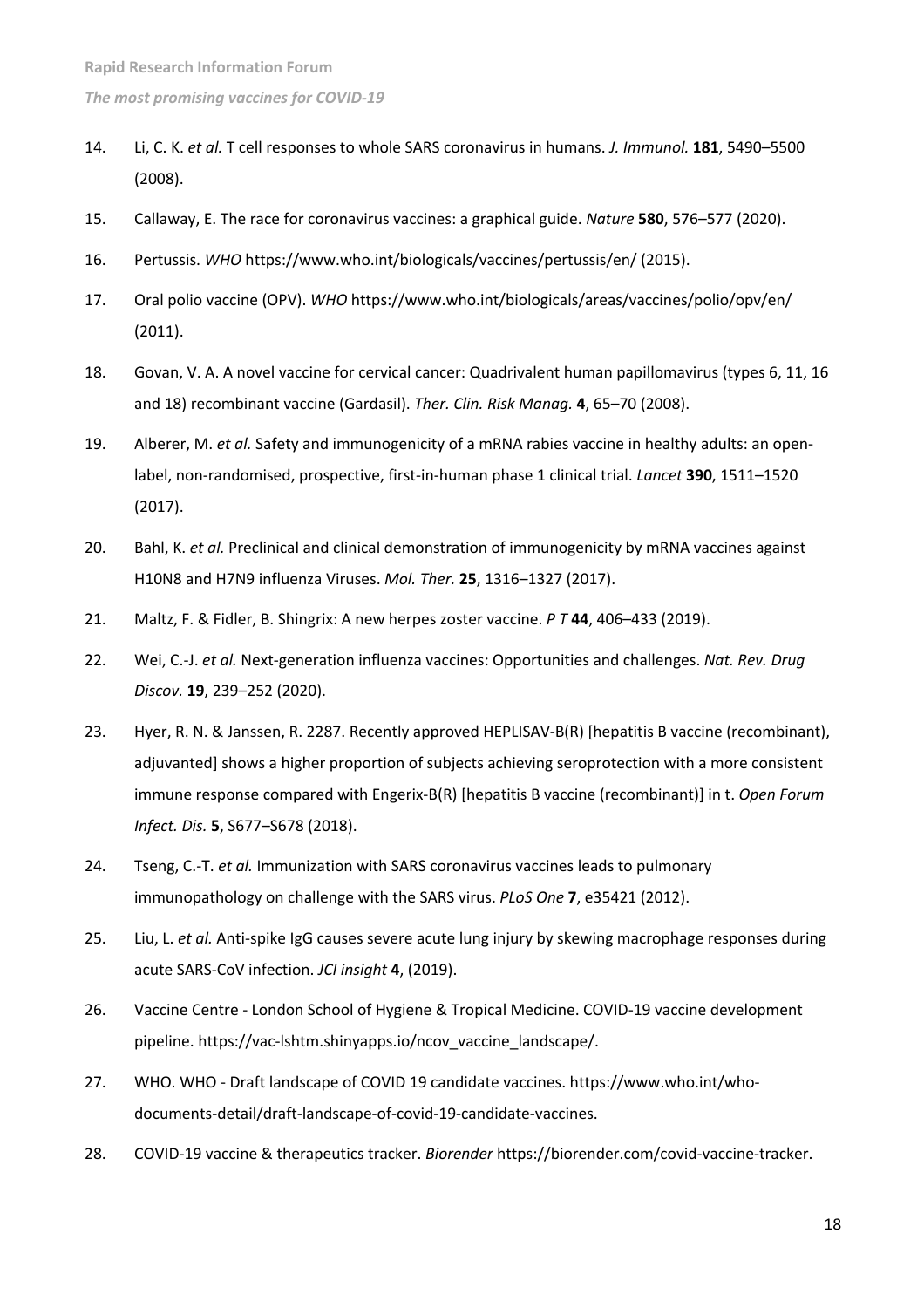- 29. Safety and immunity of Covid-19 aAPC vaccine. *ClinicalTrials.gov* https://clinicaltrials.gov/ct2/show/NCT04299724.
- 30. A phase I clinical trial for recombinant novel coronavirus (2019-COV) vaccine (adenoviral vector). *Chinese Clinical Trial Registry* http://www.chictr.org.cn/showprojen.aspx?proj=51154.
- 31. A randomized, double-blinded, placebo-controlled phase II clinical trial for recombinant novel coronavirus (2019-nCOV) vaccine (adenovirus vector). *Chinese Clinical Trial Registry* http://www.chictr.org.cn/showprojen.aspx?proj=52006.
- 32. Jung, S.-Y. *et al.* Heterologous prime–boost vaccination with adenoviral vector and protein nanoparticles induces both Th1 and Th2 responses against Middle East respiratory syndrome coronavirus. *Vaccine* **36**, 3468–3476 (2018).
- 33. Guo, X. *et al.* Systemic and mucosal immunity in mice elicited by a single immunization with human adenovirus type 5 or 41 vector-based vaccines carrying the spike protein of Middle East respiratory syndrome coronavirus. *Immunology* **145**, 476–484 (2015).
- 34. A phase I trial to evaluate Ad5-EBOV in healthy adult Africans in China. *ClinicalTrials.gov* https://clinicaltrials.gov/ct2/show/NCT02401373.
- 35. Evaluating the safety, tolerability and immunogenicity of bacTRL-Spike vaccine for prevention of COVID-19. *ClinicalTrials.gov* https://clinicaltrials.gov/ct2/show/NCT04334980.
- 36. Clinical trials for BNT162-01. *EU Clinical Trials Register* https://www.clinicaltrialsregister.eu/ctrsearch/trial/2020-001038-36/DE.
- 37. Hodgson, J. The pandemic pipeline. *Nat. News* (2020) doi:10.1038/d41587-020-00005-z.
- 38. A study of a candidate COVID-19 vaccine (COV001). *ClincalTrials.gov* https://www.clinicaltrials.gov/ct2/show/NCT04324606.
- 39. § van Doremalen, N. *et al.* A single dose of ChAdOx1 MERS provides broad protective immunity against a variety of MERS-CoV strains. *bioRxiv* 2020.04.13.036293 (2020) doi:10.1101/2020.04.13.036293.
- 40. Antrobus, R. D. *et al.* Clinical assessment of a novel recombinant simian adenovirus ChAdOx1 as a vectored vaccine expressing conserved Influenza A antigens. *Mol. Ther.* **22**, 668–674 (2014).
- 41. Alharbi, N. K. *et al.* ChAdOx1 and MVA based vaccine candidates against MERS-CoV elicit neutralising antibodies and cellular immune responses in mice. *Vaccine* **35**, 3780–3788 (2017).
- 42. A randomized, double-blind, placebo parallel-controlled phase I/II clinical trial for inactivated Novel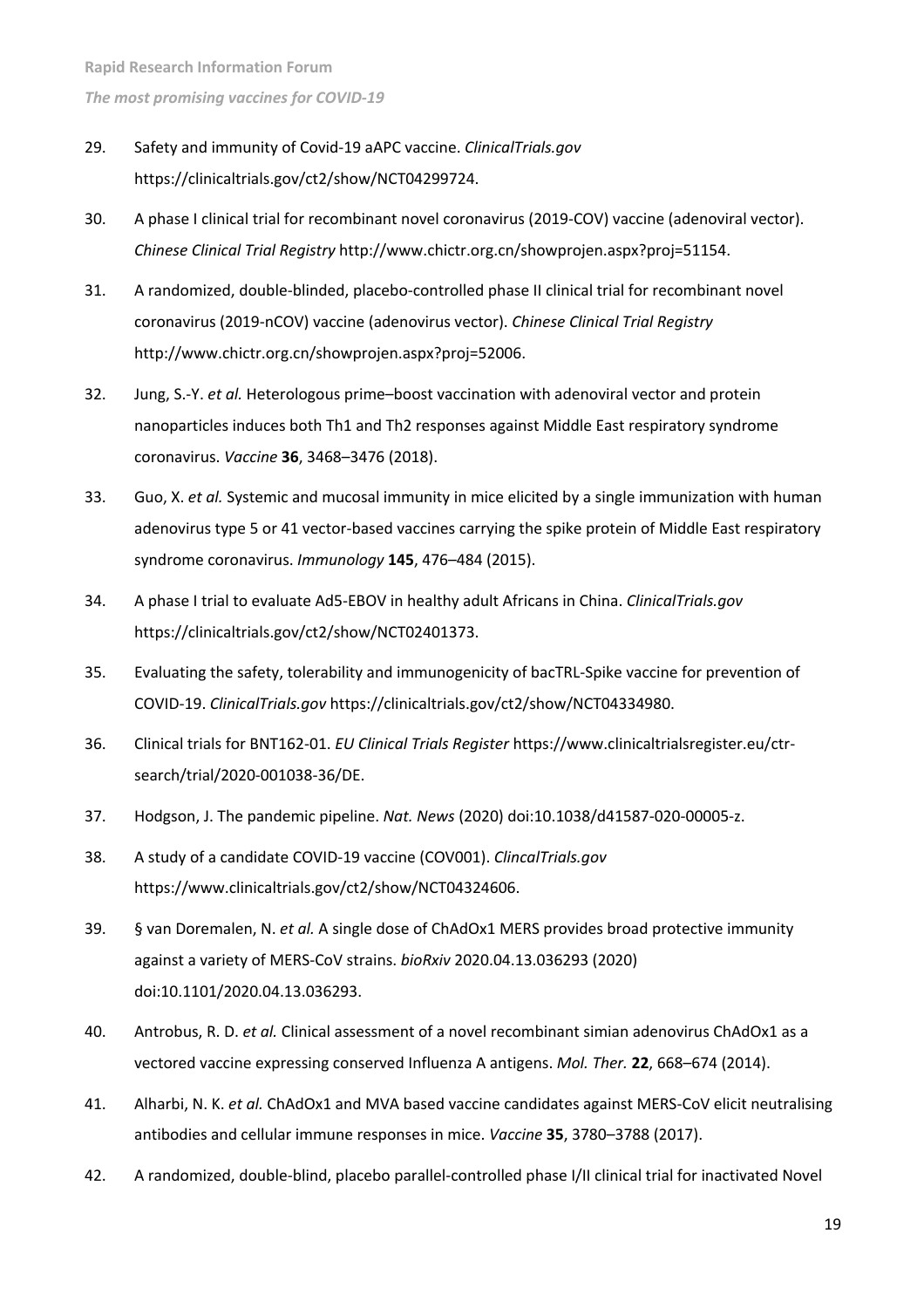Coronavirus Pneumonia vaccine (Vero cells). *Chinese Clinical Trial Registry* http://www.chictr.org.cn/showprojen.aspx?proj=52227.

- 43. Safety and immunogenicity study of inactivated vaccine for prophylaxis of SARS CoV-2 Infection (COVID-19). *ClinicalTrials.gov* https://clinicaltrials.gov/ct2/show/NCT04352608?term=Sinovac&cntry=CN&draw=2.
- 44. § Gao, Q. *et al.* Rapid development of an inactivated vaccine for SARS-CoV-2. *bioRxiv* (2020) doi:10.1101/2020.04.17.046375.
- 45. Lin, J.-T. *et al.* Safety and immunogenicity from a Phase I trial of inactivated severe acute respiratory syndrome coronavirus vaccine. *Antivrial Ther.* **12**, 1107–1113 (2007).
- 46. Safety, tolerability and immunogenicity of INO-4800 for COVID-19 in healthy volunteers. *ClinicalTrials.gov* https://clinicaltrials.gov/ct2/show/NCT04336410.
- 47. INOVIO and GeneOne Life Science report positive phase 1/2a clinical data with DNA vaccine INO-4700 for MERS coronavirus at the American Society of Gene & Cell Therapy (ASGCT) Conference. *Cision PR Newswire* https://www.prnewswire.com/news-releases/inovio-and-geneone-life-science-reportpositive-phase-12a-clinical-data-with-dna-vaccine-ino-4700-for-mers-coronavirus-at-the-americansociety-of-gene--cell-therapy-asgct-conference-301048749.html (2020).
- 48. Immunity and safety of Covid-19 synthetic minigene vaccine. *ClinicalTrials.gov* https://clinicaltrials.gov/ct2/show/NCT04276896.
- 49. Safety and immunogenicity study of 2019-nCoV vaccine (mRNA-1273) for prophylaxis SARS CoV-2 infection (COVID-19). *ClinicalTrials.gov* https://clinicaltrials.gov/ct2/show/NCT04283461.
- 50. Moderna reports first quarter 2020 financial results and provides business updates. *Moderna* https://investors.modernatx.com/news-releases/news-release-details/moderna-reports-firstquarter-2020-financial-results-and.
- 51. Moderna's work on a potential vaccine against COVID-19. *Moderna, Inc.* https://www.modernatx.com/modernas-work-potential-vaccine-against-covid-19.
- 52. Plotkin, S. A. Vaccines for epidemic infections and the role of CEPI. *Hum. Vaccin. Immunother.* **13**, 2755–2762 (2017).
- 53. Our portfolio CEPI. https://cepi.net/research\_dev/our-portfolio/.
- 54. CEPI announces COVID-19 vaccine development partnership with Clover Biopharmaceuticals' Australian Subsidiary. *CEPI* https://cepi.net/news\_cepi/cepi-announces-covid-19-vaccine-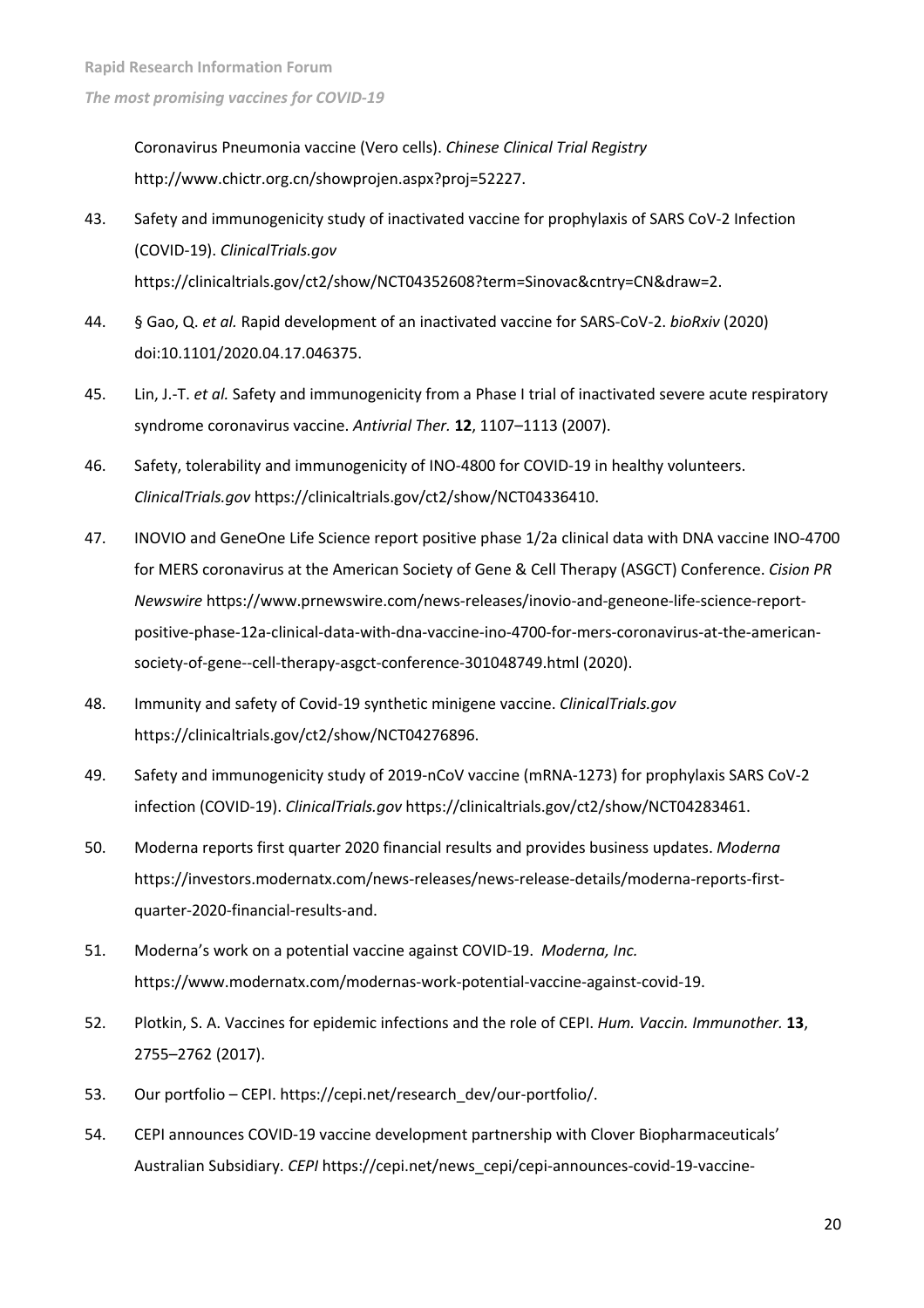development-partnership-with-clover-biopharmaceuticals-australian-subsidiary/.

- 55. Johnson & Johnson announces a lead vaccine candidate for COVID-19; landmark new partnership with U.S. Department of Health & Human Services; and commitment to supply one billion vaccines worldwide for emergency pandemic use. *Johnson & Johnson* https://www.jnj.com/johnson-johnsonannounces-a-lead-vaccine-candidate-for-covid-19-landmark-new-partnership-with-u-s-departmentof-health-human-services-and-commitment-to-supply-one-billion-vaccines-worldwide-foremergency-pandemic-use.
- 56. Patented technologies to advance disease research. *Janssen* https://www.janssen.com/infectiousdiseases-and-vaccines/patented-technologies.
- 57. Sanofi and GSK to join forces in unprecedented vaccine collaboration to fight COVID-19. *GSK* https://www.gsk.com/en-gb/media/press-releases/sanofi-and-gsk-to-join-forces-in-unprecedentedvaccine-collaboration-to-fight-covid-19/.
- 58. Merck & Co. partnering with ISB to study targets for COVID-19 therapeutics. *Genetic Engineering & Biotechnology News* https://www.genengnews.com/news/merck-co-partnering-with-isb-to-studytargets-for-covid-19-therapeutics/.
- 59. CSIRO begins testing Covid-19 vaccines. *CSIRO* https://www.csiro.au/en/News/Newsreleases/2020/CSIRO-begins-testing-Covid-19-vaccines.
- 60. § Bao, L. *et al.* The pathogenicity of SARS-CoV-2 in hACE2 transgenic mice. *bioRxiv* 2020.02.07.939389 (2020) doi:10.1101/2020.02.07.939389.
- 61. Goward, P. Australia needs a sporting chance in COVID-19 vaccine race. *The Sydney Morning Herald* https://www.smh.com.au/national/australia-needs-a-sporting-chance-in-the-covid-19-vaccine-race-20200429-p54o4x.html (2020).
- 62. Rey-Jurado, E. *et al.* Assessing the importance of domestic vaccine manufacturing centers: An overview of immunization programs, vaccine manufacture, and distribution. *Front. Immunol.* **9**, 26 (2018).
- 63. Wan, Y. *et al.* Molecular mechanism for antibody-dependent enhancement of coronavirus entry. *J. Virol.* **94**, e02015-19 (2020).
- 64. Han, S. & Mallampalli, R. K. The acute respiratory distress syndrome: From mechanism to translation. *J. Immunol.* **194**, 855–860 (2015).
- 65. Kissler, S. M., Tedijanto, C., Goldstein, E., Grad, Y. H. & Lipsitch, M. Projecting the transmission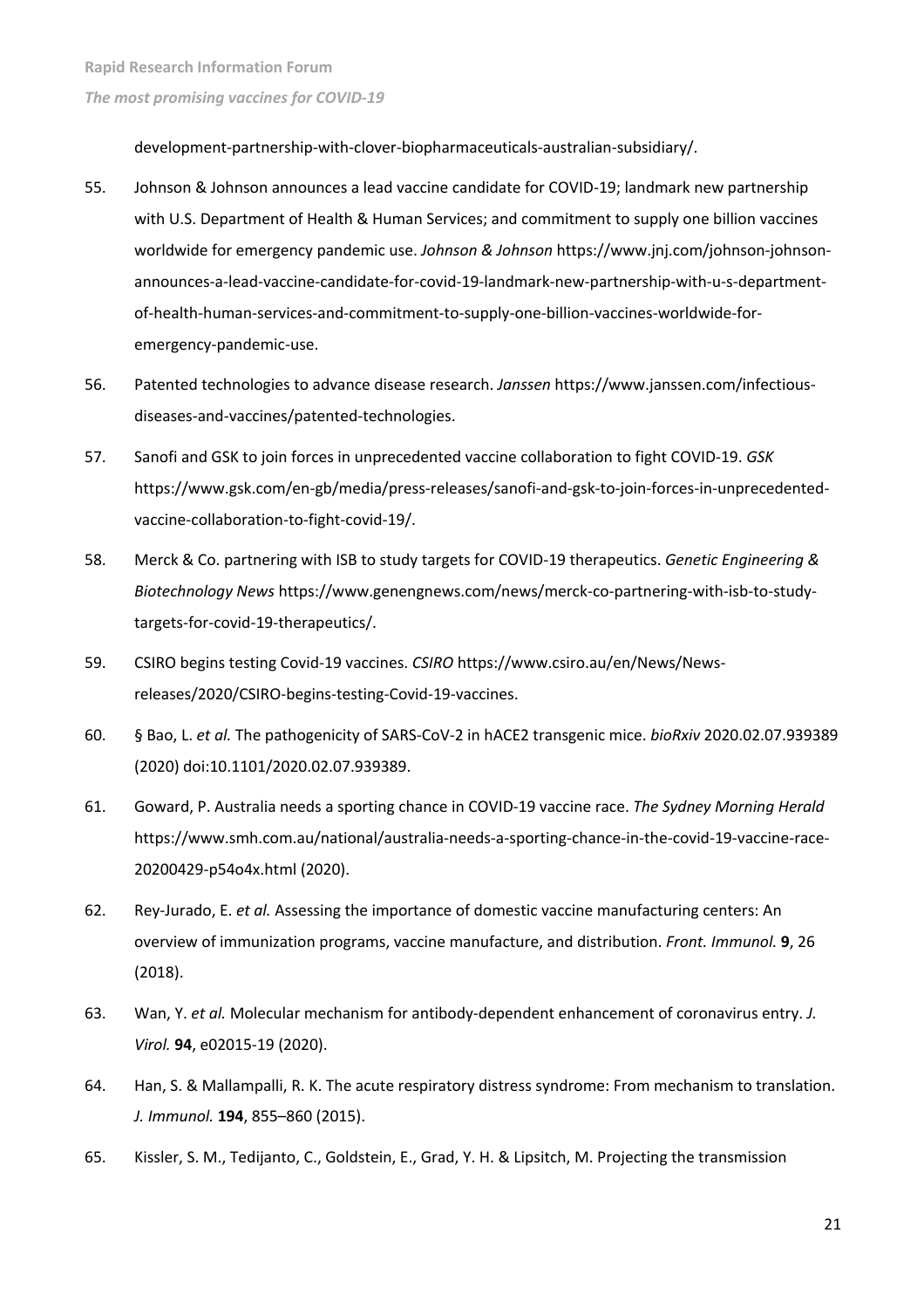dynamics of SARS-CoV-2 through the post-pandemic period. *Science (80-. ).* (2020) doi:10.1101/2020.03.04.20031112.

- 66. Wat, D. The common cold: A review of the literature. *European Journal of Internal Medicine* vol. 15 79–88 (2004).
- 67. Hoek, L. van der. Human coronaviruses: What do they cause? *Antivir. Ther.* **12**, 651–658 (2007).
- 68. Wang, S.-F. *et al.* Antibody-dependent SARS coronavirus infection is mediated by antibodies against spike proteins. *Biochem. Biophys. Res. Commun.* **451**, 208–214 (2014).
- 69. § Quinlan, B. D. *et al.* The SARS-CoV-2 receptor-binding domain elicits a potent neutralizing response without antibody-dependent enhancement. *bioRxiv* 2020.04.10.036418 (2020) doi:10.1101/2020.04.10.036418.
- 70. Purcell, D., Godfrey, D. & Doherty Institute. Update on global and Australian progress on vaccine developments. (2020).
- 71. Kam, Y. W. *et al.* Antibodies against trimeric S glycoprotein protect hamsters against SARS-CoV challenge despite their capacity to mediate FcγRII-dependent entry into B cells in vitro. *Vaccine* **25**, 729–740 (2007).
- 72. Thanh Le, T. *et al.* The COVID-19 vaccine development landscape. *Nat. Rev. Drug Discov.* (2020) doi:10.1038/d41573-020-00073-5.
- 73. Khamsi, R. If a coronavirus vaccine arrives, can the world make enough? *Nature* **580**, 578–580 (2020).
- 74. Barouch, D. H. Challenges in the development of an HIV-1 vaccine. *Nature* **455**, 613–619 (2008).
- 75. Koyama, T., Weeraratne, D., Snowdon, J. L. & Parida, L. Emergence of drift variants that may affect COVID-19 vaccine development and antibody treatment. *Pathogens* **9**, 324 (2020).
- 76. § Jia, Y. *et al.* Analysis of the mutation dynamics of SARS-CoV-2 reveals the spread history and emergence of RBD mutant with lower ACE2 binding affinity. *bioRxiv* doi:10.1101/2020.04.09.034942.
- 77. § Korber, B. *et al.* Spike mutation pipeline reveals the emergence of a more transmissible form of SARS-CoV-2. *bioRxiv* 2020.04.29.069054 (2020) doi:10.1101/2020.04.29.069054.
- 78. § Eden, J.-S. *et al.* An emergent clade of SARS-CoV-2 linked to returned travellers from Iran. *Virus Evol.* **6**, 1–10 (2020).
- 79. Brewer, N. T., Chapman, G. B., Rothman, A. J., Leask, J. & Kempe, A. Increasing vaccination: Putting psychological science into action. *Psychol. Sci. Public Interes.* **18**, 149–207 (2017).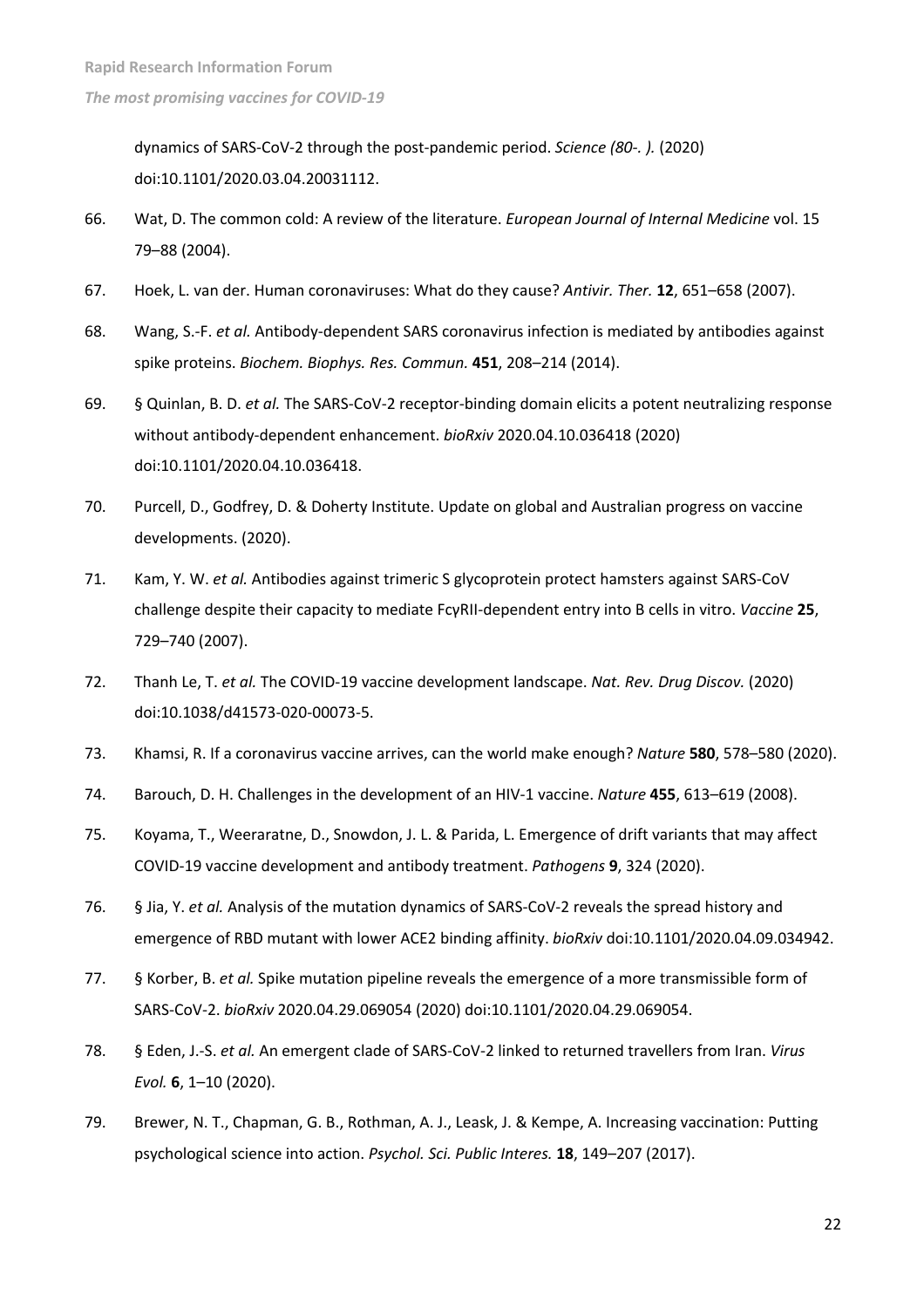- 80. Good Manufacturing Practice (GMP) Resources. *International Society for Pharmaceutical Engineering* https://ispe.org/initiatives/regulatory-resources/gmp.
- 81. Han, S. Clinical vaccine development. *Clin. Exp. Vaccine Res.* **4**, 46 (2015).
- 82. Ensuring the safety of vaccines in the United States. *Centers for Disease Control and Prevention* https://www.cdc.gov/vaccines/hcp/conversations/ensuring-safe-vaccines.html.
- 83. Vaccine development, testing and regulation. *The History of Vaccines* https://www.historyofvaccines.org/content/articles/vaccine-development-testing-and-regulation.
- 84. Phases of clinical trials. *Australian Clinical Trials* https://www.australianclinicaltrials.gov.au/whatclinical-trial/phases-clinical-trials.
- 85. § Sia, S. F. *et al.* Pathogenesis and transmission of SARS-CoV-2 virus in golden Syrian hamsters. *Nat. Res.* (2020) doi::10.21203/rs.3.rs-20774/v1.
- 86. Chan, J. F.-W. *et al.* Simulation of the clinical and pathological manifestations of Coronavirus Disease 2019 (COVID-19) in golden Syrian hamster model: implications for disease pathogenesis and transmissibility. *Clin. Infect. Dis.* (2020) doi:10.1093/cid/ciaa325.
- 87. § Bao, L. *et al.* Reinfection could not occur in SARS-CoV-2 infected rhesus macaques. *bioRxiv* 2020.03.13.990226 (2020) doi:10.1101/2020.03.13.990226.
- 88. Dowling, W., Runnel, S. & Muñoz-Fontela, C. WHO R&D blueprint: COVID-19 animal models. https://www.who.int/blueprint/priority-diseases/key-action/WHO-ad-hoc-Animal-Model-Working-Group\_Summary.pdf (2020).
- 89. § Rockx, B. *et al.* Comparative pathogenesis of COVID-19, MERS and SARS in a non-human primate model. *bioRxiv* 2020.03.17.995639 (2020) doi:10.1101/2020.03.17.995639.
- 90. § Kim, Y.-I. *et al.* Infection and rapid transmission of SARS-CoV-2 in ferrets. *Cell Host Microbe* (2020) doi:10.1016/j.chom.2020.03.023.
- 91. Jiang, S. Don't rush to deploy COVID-19 vaccines and drugs without sufficient safety guarantees. *Nature* vol. 579 321 (2020).
- 92. Takano, T., Yamada, S., Doki, T. & Hohdatsu, T. Pathogenesis of oral type I feline infectious peritonitis virus (FIPV) infection: Antibody-dependent enhancement infection of cats with type I FIPV via the oral route. *J. Vet. Med. Sci.* **81**, 911–915 (2019).
- 93. NIH to launch public-private partnership to speed COVID-19 vaccine and treatment options. *National Institutes of Health (NIH)* https://www.nih.gov/news-events/news-releases/nih-launch-public-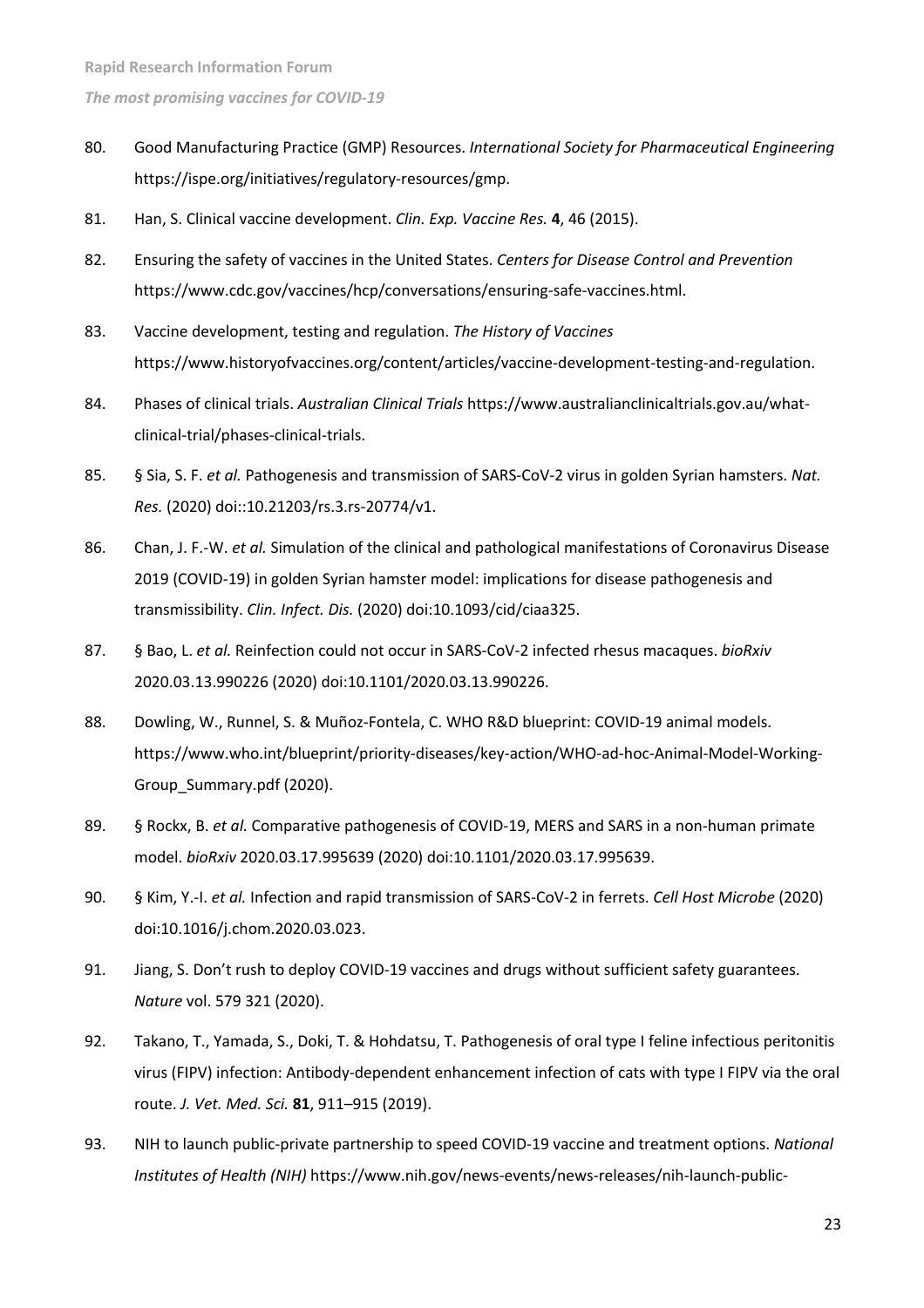private-partnership-speed-covid-19-vaccine-treatment-options.

- 94. Fast-tracking research into treatments for COVID-19. *Health Portfolio Ministers* https://www.health.gov.au/ministers/the-hon-greg-hunt-mp/media/fast-tracking-research-intotreatments-for-covid-19 (2020).
- 95. Coronavirus global response. *European Union* https://global-response.europa.eu/index\_en.
- 96. 'Significant step' in COVID-19 vaccine quest. *UQ News* https://www.uq.edu.au/news/article/2020/02/significant-step'-covid-19-vaccine-quest (2020).
- 97. Zhang, Y.-Z. *et al.* Wuhan seafood market pneumonia virus isolate Wuhan-Hu-1, complete genome. *NCBI* https://www.ncbi.nlm.nih.gov/nuccore/NC\_045512.1 (2020).
- 98. Park, M., Thwaites, R. S. & Openshaw, P. J. M. COVID-19: Lessons from SARS and MERS. *Eur. J. Immunol.* **50**, 308–311 (2020).
- 99. Lu, R. *et al.* Genomic characterisation and epidemiology of 2019 novel coronavirus: Implications for virus origins and receptor binding. *Lancet* **395**, 565–574 (2020).
- 100. Mahase, E. Coronavirus covid-19 has killed more people than SARS and MERS combined, despite lower case fatality rate. *BMJ* **368**, (2020).
- 101. Open access to facilitate research and information on COVID-19. *UNESCO* https://en.unesco.org/covid19/communicationinformationresponse/opensolutions.
- 102. WHO R&D blueprint novel Coronavirus An international randomised trial of candidate vaccines against COVID-19 WHO reference number. *WHO* (2020).
- 103. WHO Solidarity Trial Accelerating a safe and effective COVID-19 vaccine. *WHO* https://www.who.int/emergencies/diseases/novel-coronavirus-2019/global-research-on-novelcoronavirus-2019-ncov/solidarity-trial-accelerating-a-safe-and-effective-covid-19-vaccine.
- 104. COVID-19 related human research Expedited regulatory and ethical review. *Health Products Regulatory Authority* https://www.hpra.ie/homepage/medicines/news-events/item?t=/covid-19 related-human-research-expedited-regulatory-and-ethical-review&id=fe5c0d26-9782-6eee-9b55 ff00008c97d0.
- 105. Emergency Use Authorization. *FDA* https://www.fda.gov/emergency-preparedness-andresponse/mcm-legal-regulatory-and-policy-framework/emergency-use-authorization.
- 106. § Dong, Y., Mo, X. & Hu, Y. Epidemiological characteristics of 2143 pediatric patients with 2019 coronavirus disease in China. *Pediatrics* (2020) doi:10.1542/peds.2020-0702.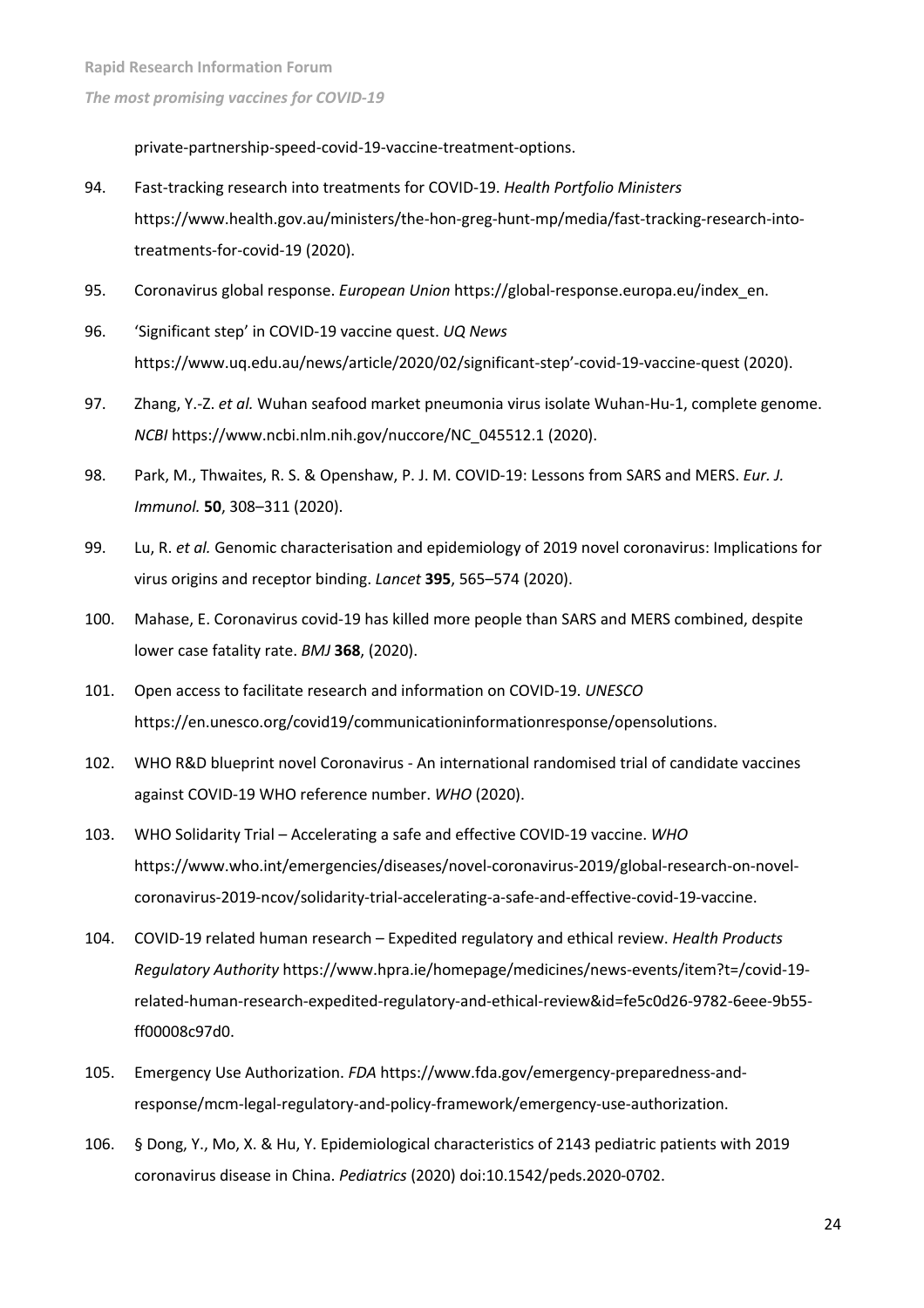- 107. Bialek, S. *et al.* Severe outcomes among patients with coronavirus disease 2019 (COVID-19) . *MMWR. Morb. Mortal. Wkly. Rep.* **69**, 343–346 (2020).
- 108. Koff, W. C. & Williams, M. A. Covid-19 and immunity in aging populations A new research agenda. *N. Engl. J. Med.* (2020) doi:10.1056/nejmp2006761.